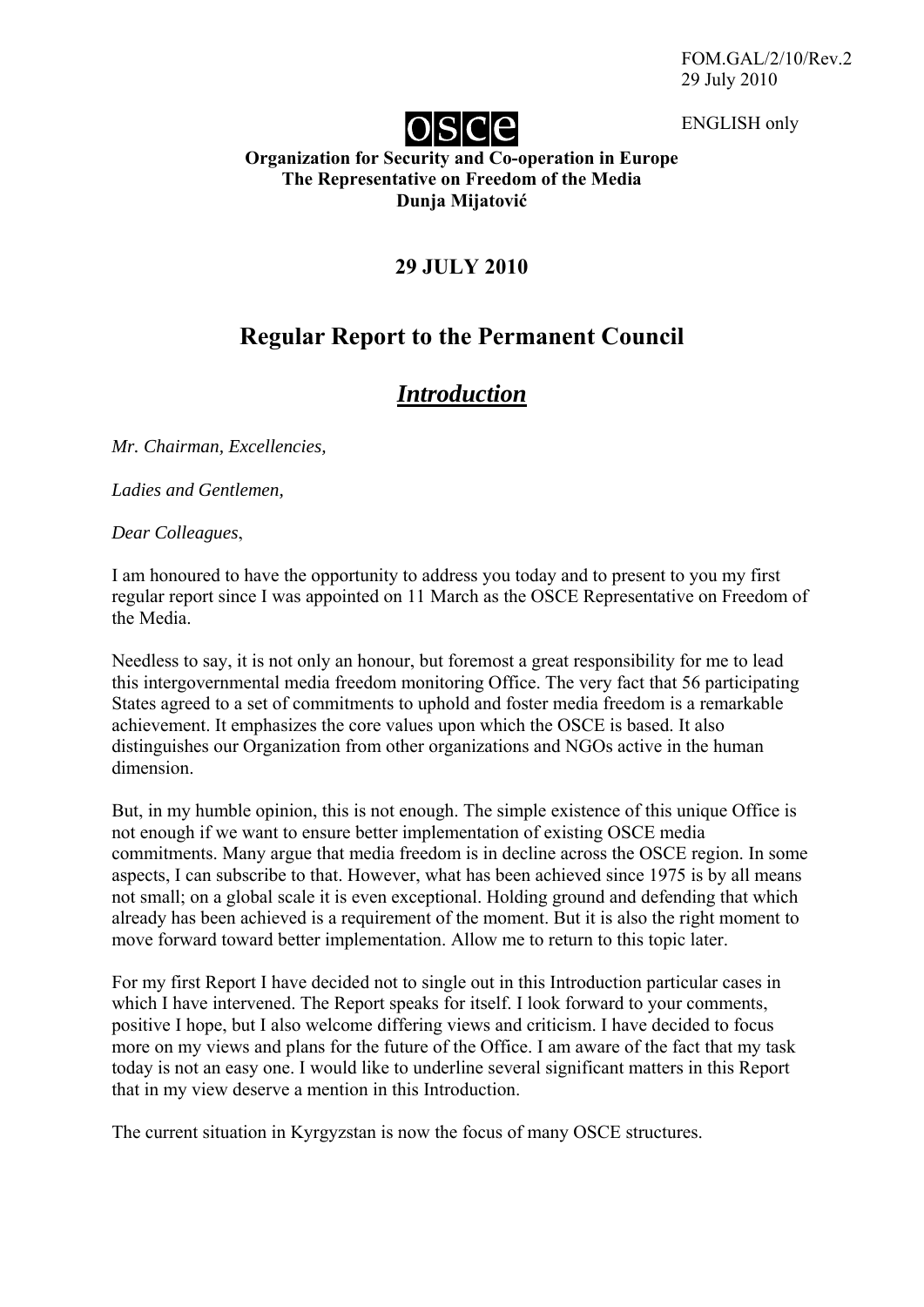Restoring stability in this participating State is a priority and I hope it will be achieved soon. My mandate urges me to view Kyrgyzstan from a long-term perspective. I believe that the events of the past months, as tragic and painful as they were, have provided a unique opportunity to improve, among other things, the media-freedom situation. The new Government has signalled that it is ready to engage in improving the working conditions for journalists and the media. During my meeting with President Otunbayeva last week, I proposed that, at this early stage, all political parties and candidates agree to a charter in which they promise to let media do their work. A new nationwide commitment to the independent work of media should also set the stage for the upcoming election campaign, when reporting by media is crucial for citizens to make informed choices.

I look forward to continuing a dialogue with the Kyrgyz authorities to further improve the media-freedom situation. Freedom of the media is a key component to guaranteeing stability and peace and my Office will continue our involvement in order to assist Kyrgyzstan in all matters of importance.

On 19 July, I was deeply saddened by the murder of journalist Socratis Giolias and urged the authorities of Greece to carry out a rapid and thorough investigation into this crime. Giolias was the administrator of the most popular political and social blog in Greece, *Troktiko (Rodent)*, and the information director of radio station *Thema 98.9*.

While I condemned this horrid crime against free speech and democracy, I was pleased to see the Greek Government act quickly to investigate this murder and inform me – several times within the first days after the tragedy – about the progress of the investigation. The Government assured me that it takes a most resolute stance on crimes against journalists. I hope that my co-operation with all the participating States will develop in the same spirit.

Finally, I would also like to commend Armenia for decriminalizing defamation. My Office reviewed this forward-looking proposal before the National Assembly in Yerevan adopted the law on 18 May. The President signed the bill into law on 15 June.

By decriminalizing libel and insult, Armenia has made a significant step forward to support freedom of expression. It has become the 11th OSCE participating State to do so. I hope that this number will grow in the near future.

Additionally, allow me to mention that I already have received invitations from the Governments of Albania, Belarus, Tajikistan, Turkmenistan and Ukraine to visit their countries. I thank these Governments for the co-operative spirit in which the invitations were extended. I plan to visit all five countries in the near future.

You will learn from the Activities section of this Report that my initial period in office exposed me to a heavy dose of OSCE activities, mostly due to the robust agenda the current Chairmanship is pursuing. The Corfu Process and the Informal Ministerial Meetings were precious occasions for me to get acquainted with the review process the OSCE is undertaking and also meet with representatives of the participating States. Apart from this, my appointment raised a great deal of interest by NGOs and the international press and exposed this Office to the public even more than in the past. All of this calls for a greater involvement from all of us in order to be able to show the work we do in a more transparent way and ultimately to present results to the outside world.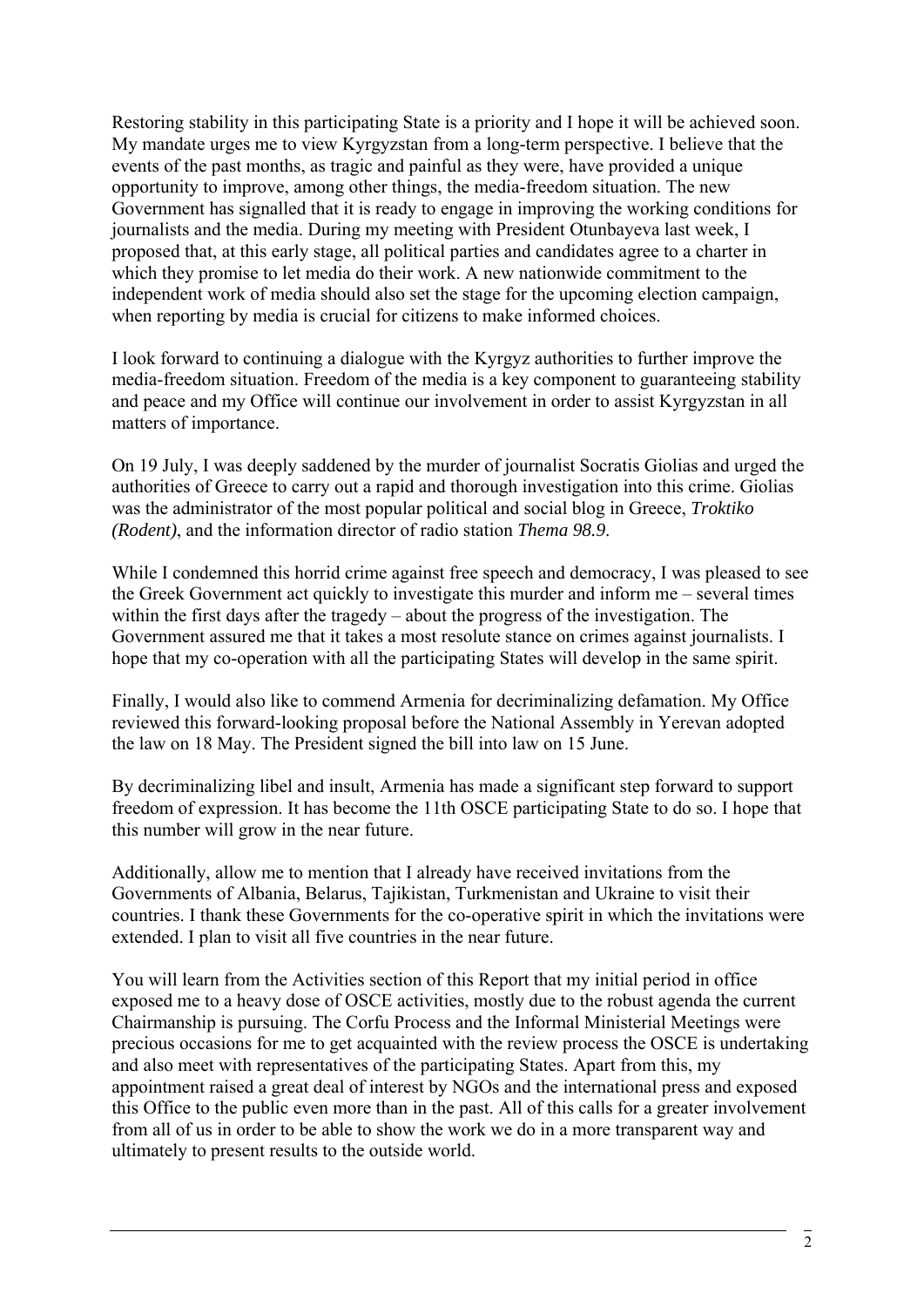My decision was to fully dedicate this starting period to the needs of participating States and OSCE events. This period was interesting, challenging and a necessary exercise in order for me to get a clear picture and to assess the situation so I can present my Report to you and to formulate my strategy for the future of this Office, of course bearing in mind the mandate I have.

The main *modus operandi* to fulfil my mandate is known to all of you. I will assist participating States to implement the commitments that they undertook in a better way. I will evaluate needs and point out possible problems in order to determine what the participating States need to do to foster media freedom. Let me assure you that, in exercising my mandate, I will not hesitate to knock on your doors to remind you of your media-freedom obligations. I will do that because, by appointing me, you asked me to do so. I also will do it for the sake of maintaining the professionalism, transparency and credibility of my Office and the OSCE as a whole.

Allow me to emphasize two outstanding features of the OSCE organizational set-up that are key for protecting and developing media freedom:

1). The Office's independence. I perceive it as a sign of strength that 56 participating States not only agree to uphold media-freedom commitments, but also create an instrument to remind themselves of their obligation to comply with them. However, just having an Office is not enough. Only combined with your assistance, co-operation and active involvement, can my Office's work live up to your high expectations. I will deeply respect this fact when exercising my function. With this in mind, let me note that my interventions are meant to assist; to support reform, and to bring national legislation and practices in line with the commitments. The implementation, however, largely remains the responsibility of the participating States. The role of my Office is to remind the participating States of their commitments and to offer assistance whenever required.

2). Public statements and transparency. Everything affecting the world of media is, by definition, public. Quiet diplomacy is therefore only one of many forms of intervention available to me. However, my mandate also empowers me to make public statements. I will use this effective instrument to make all layers of our societies aware of risks to media freedom in the participating States. I see this as key in assisting governments and civil society, including the media, to remedy media-freedom problems. This will strengthen their own significant efforts to improve.

I am fully aware that my Office cannot fulfil these tasks on its own. Close co-operation with other international organizations, media-freedom advocacy groups and "think tanks" is therefore essential for us. Promoting "best practices" brings results only if it is perceived with a will to learn from the others and constantly improve. I will remain vigilant to ensure that the existing "bad practices" or outdated laws in some participating States are not used by others as pretexts for avoiding improvement.

# *Tasks and Challenges ahead for my Office*

Although the challenges and dangers that journalists face in our countries may differ from region to region, one sad fact holds true everywhere: The freedom to express ourselves is questioned and challenged from many sides. Some of these challenges are blatant, others concealed; some of them follow traditional methods to silence free speech and critical voices,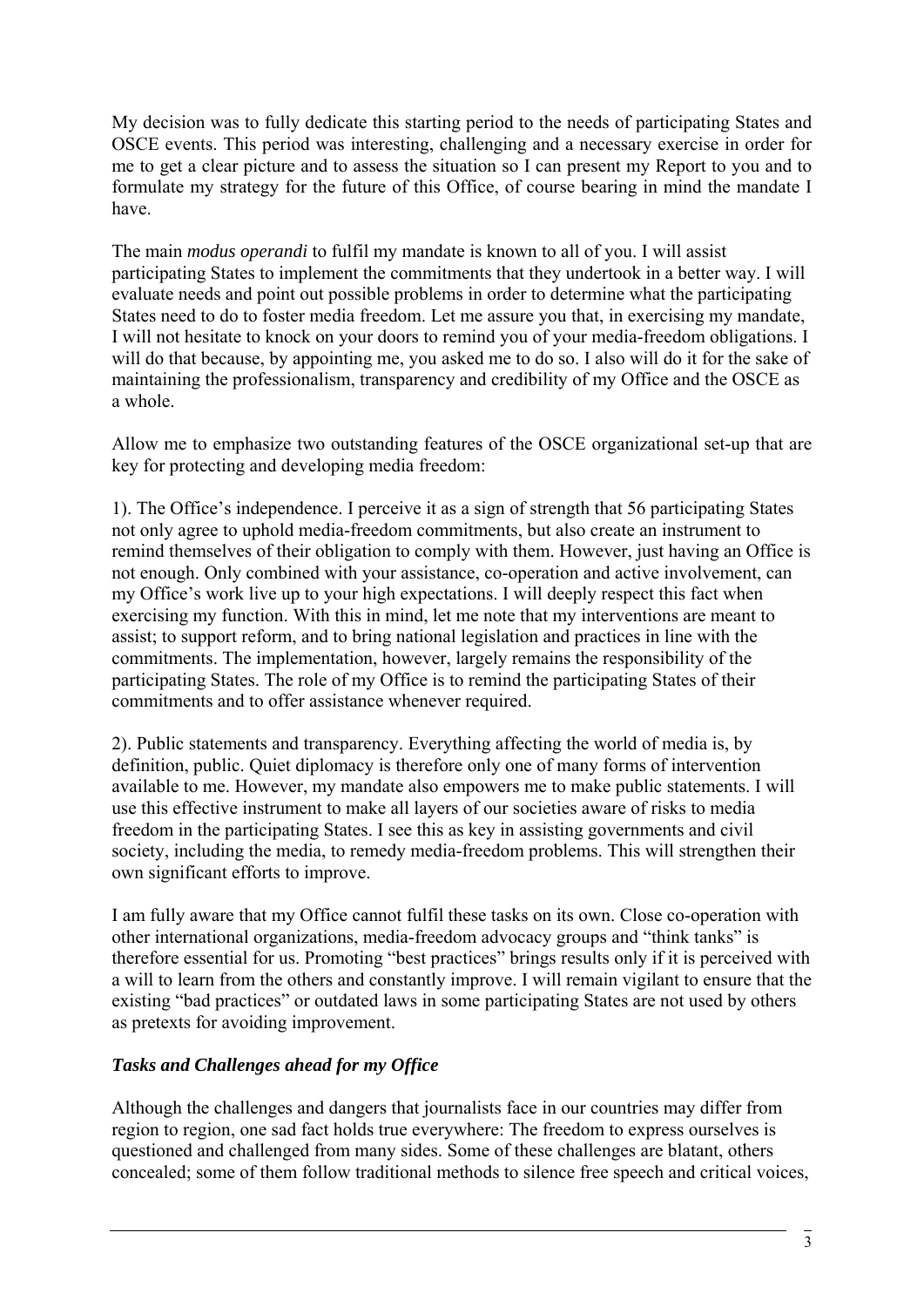some use new technologies to suppress and restrict the free flow of information and media pluralism; and far too many result in physical harassment and deadly violence against journalists. We regularly receive reports of threats, intimidation, administrative harassment (registration and re-registration requirements, alleged tax violations, cancelled contracts for printing or distribution of papers and the like).

### *What is to be done?*

Authorities have yet to understand that media are not their private property and that journalists have the right to scrutinize those who are elected; those who voluntarily chose to represent citizens and to be in the public light. Violence against journalists equals violence against society and democracy and should be met with harsh condemnation and prosecution of the perpetrators. There is no true press freedom as long as journalists have to fear for their lives while performing their work.

The OSCE commitments oblige all participating States to provide safety to these journalists. Combating violence and harassment against media professionals will be high on my agenda and I will do my best to pursue this goal with the mandate I am given and with all professional tools at my disposal.

- Monitoring and early warning, our core function, will remain the top priority of my Office.
- Fostering pluralism, which is the very essence of democratic societies and is fundamental for ensuring that citizens make informed choices, especially during elections, also is a priority.
- My Office will continue to observe and comment on widely applied practices of legal persecution based on "media-freedom-unfriendly" laws. These include sanctions for defamation, libel and insult; criticism of the powerful; coverage of "taboo topics" such as declaring certain events or personalities off limits for reporting; or even the outright framing of journalists on fabricated charges.
- In the area of electronic media, big issues which will have my Office's attention include the digital switchover in broadcasting and matters related to New Media, including the Internet, blogging, citizen journalism and the like. New technologies demand new approaches to safeguarding the OSCE media-freedom commitments.

Needless to say, all societies recognize that free expression has its limits. We should not tolerate those who incite others to violence, engage in and promote child sexual abuse and exploitation, terrorism and human trafficking. We should recognize the legitimate role of government to take steps to protect privacy, personal data and the ownership of intellectual property. However, legal frameworks, needed as they are to protect these rights, should be designed in a manner that furthers freedom and should not go beyond what is necessary in a democratic society.

Most of these challenges are not new, but some are, especially those generated by technological changes.

But these challenges must not become an excuse for governments to systematically violate the rights and privacy of those who use the Internet for satire or criticism.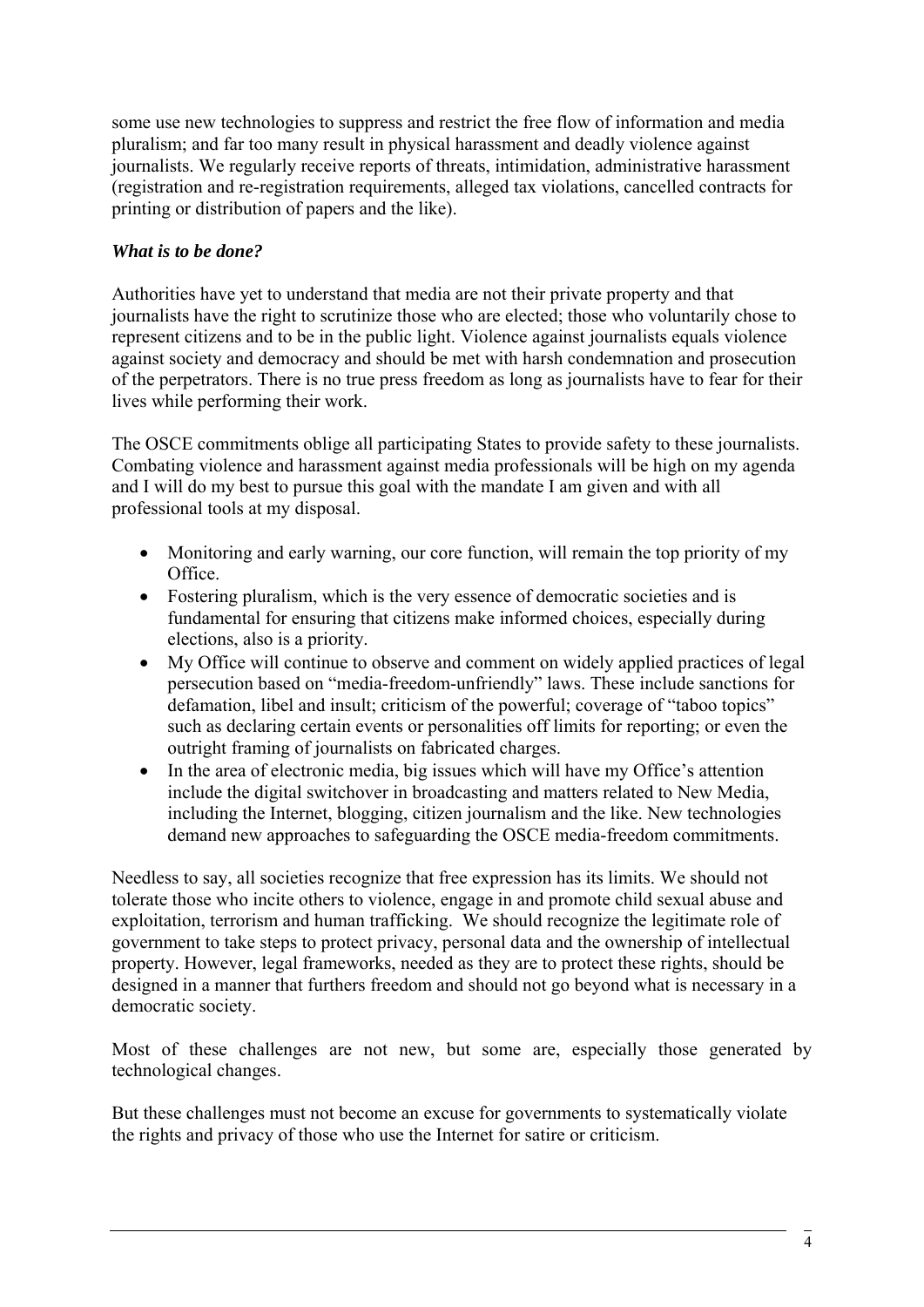My Office is currently working on the compilation of the first comprehensive matrix on Internet legislation which will include an overview of legal provisions related to freedom of the media, the free flow of information and media pluralism on the Internet in the OSCE region.

If we look at freedom of the media from a typical cross-dimensional angle, it is a cornerstone upon which society is built. Not only does it directly affect other human rights issues, such as elections and minority concerns, it also plays a crucial role in debating hard-core security matters and new threats to security linked to transnational threats. If we touch upon issues like migration or climate change or transnational threats, including terrorism, a meaningful debate without free and independent media is unthinkable.

Freedom of the media concerns arise in most OSCE participating States. They only manifest themselves differently. My guiding principle is to observe the issues based on the seriousness and the scope of problems, rather than on their geographic origin. Please, do not get me wrong, this is not about me: Representatives come and they go but this Office, with all the values and past achievements, should stay. This Office is one of the mirrors this Organization has to the outside world.

I kindly ask for your support, in the true spirit of the OSCE. I would like to see an issue of one participating State become that of others. My Office will continue to compile facts, trends and cases in an impartial manner. For me, one thing is already crystal clear: Without your active support and involvement none of these plans will be fulfilled. This Office was created by you and is for you to shape. It is up to all of you to choose the path this Office should take going forward, while all the time preserving its core values: neutrality, transparency and professionalism. Above all else, we must continue to recognize the importance of free media to free societies. Those values never should be underestimated.

# *Issues Raised with the participating States*

### **Albania**

**On 28 June**, I addressed Albanian authorities regarding the so-called Pango defamation case. In a letter to Ilir Meta, Minister of Foreign Affairs, and Bujar Nishani, Minister of Justice, I expressed concern about the decision of a Tirana District Court to order *Top Channel TV* to pay €400,000 in moral damages to former Minister of Tourism, Ylli Pango, for airing on 4 March 2009 secretly filmed footage which allegedly showed the minister requesting favours in return for a job in his ministry. This led to Pango's dismissal from office.

I reminded the authorities that the media's watchdog role in any truly democratic society demands investigative journalism and that damages awarded in any case should be proportionate to the actual harm caused and the economic situation of the media concerned and should not lead to a chilling effect on reporting.

**On 16 July**, during the Informal Ministerial Meeting in Almaty, I had the opportunity to meet Minister Meta and to bring to his attention once again the above-mentioned case. The Minister kindly agreed to convey my letter to President Bamir Topi who, according to the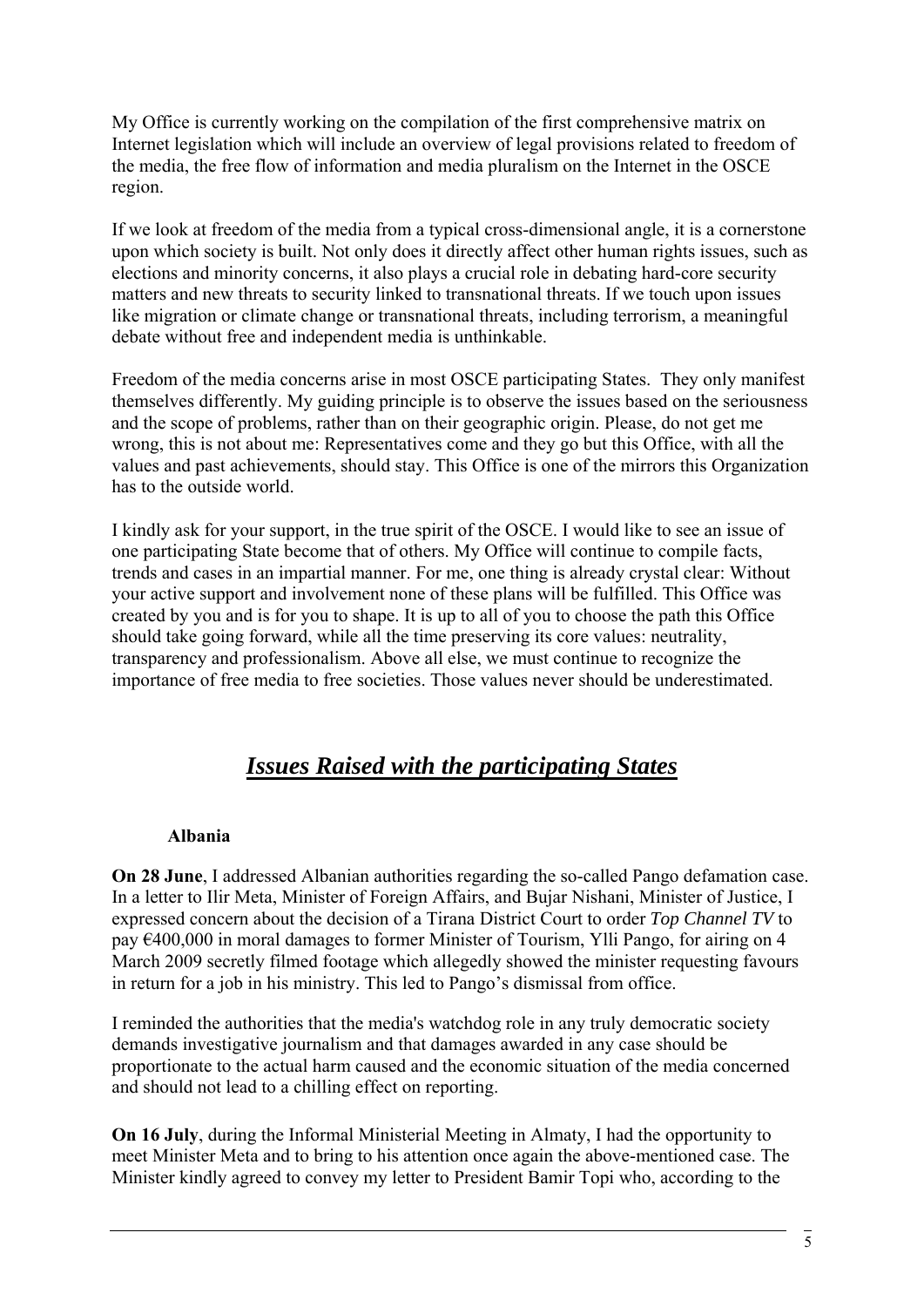Constitution of Albania, chairs the High Council of Justice. During the meeting, I offered my Office's full support in assisting Albania with the reform of its legal media framework by providing legal reviews on relevant media legislation.

### **Armenia**

**On 31 March**, I forwarded to Nerses Yeritsian, Minister of Economy, an analysis of the "Concept Paper on Migrating to Digital Radio and Television Broadcasting in Armenia" written by two international experts my Office had commissioned. In my letter, I pointed to the shortcomings our experts found in the Concept Paper and recommended that public discussions involving all stakeholders be held on those issues. *(See Legal Reviews)*

I was pleased that the Armenian authorities followed my suggestion and, together with the OSCE Office in Yerevan, organized a public discussion on 18 May. This event was a great opportunity to make my first visit to Armenia.

On 18 May, I was received by President Serzh Sargsyan and discussed with him Armenia's ongoing media reforms, including the move from an analogue to a digital broadcasting system and the current amendments to the law on Television and Radio Broadcasting.

I also met with National Assembly Deputy Chairman Samvel Nikoian, Minister Yeritsian, Deputy Foreign Minister Arman Kirakossian and the President of the National Commission on Television and Radio, Grigor Amalian.

During all my meetings with the Armenian authorities, which were held in a very open and constructive manner, I stressed that, in order to ensure broadcast pluralism, tender procedures should be made public well in advance and the digital switchover should be carried out in a transparent manner.

I was pleased that my visit coincided with the adoption of amendments to the civil and criminal codes, and to the code of criminal procedure, which partially decriminalize defamation. I was also pleased to learn that legislators took into consideration many of the recommendations that were contained in the legal analysis of the proposed amendments I had forwarded to them on 12 April.

I commended the National Assembly for decriminalizing defamation by adopting the amendments to the Criminal Code on 18 May.

On 20 May, the National Assembly voted to amend an existing, related law on Television and Radio Broadcasting. My Office quickly reviewed the proposed changes to this law. While some of my Office's concerns were addressed during the National Assembly hearings that followed the first vote, the amended law was passed in a final reading on 10 June.

**On 15 June**, I issued a public statement in which I regretted the fact that the new legislation failed to ensure broadcast pluralism. Shortcomings include a limit to the number of broadcast channels; a lack of clear rules for the licensing of satellite, mobile telephone and online broadcasting; the placement of all forms of broadcasting under a regime of licensing or permits granted by a national regulatory agency; the granting of authority to the courts to terminate licenses based on provisions in the law that contain undue limitations on freedom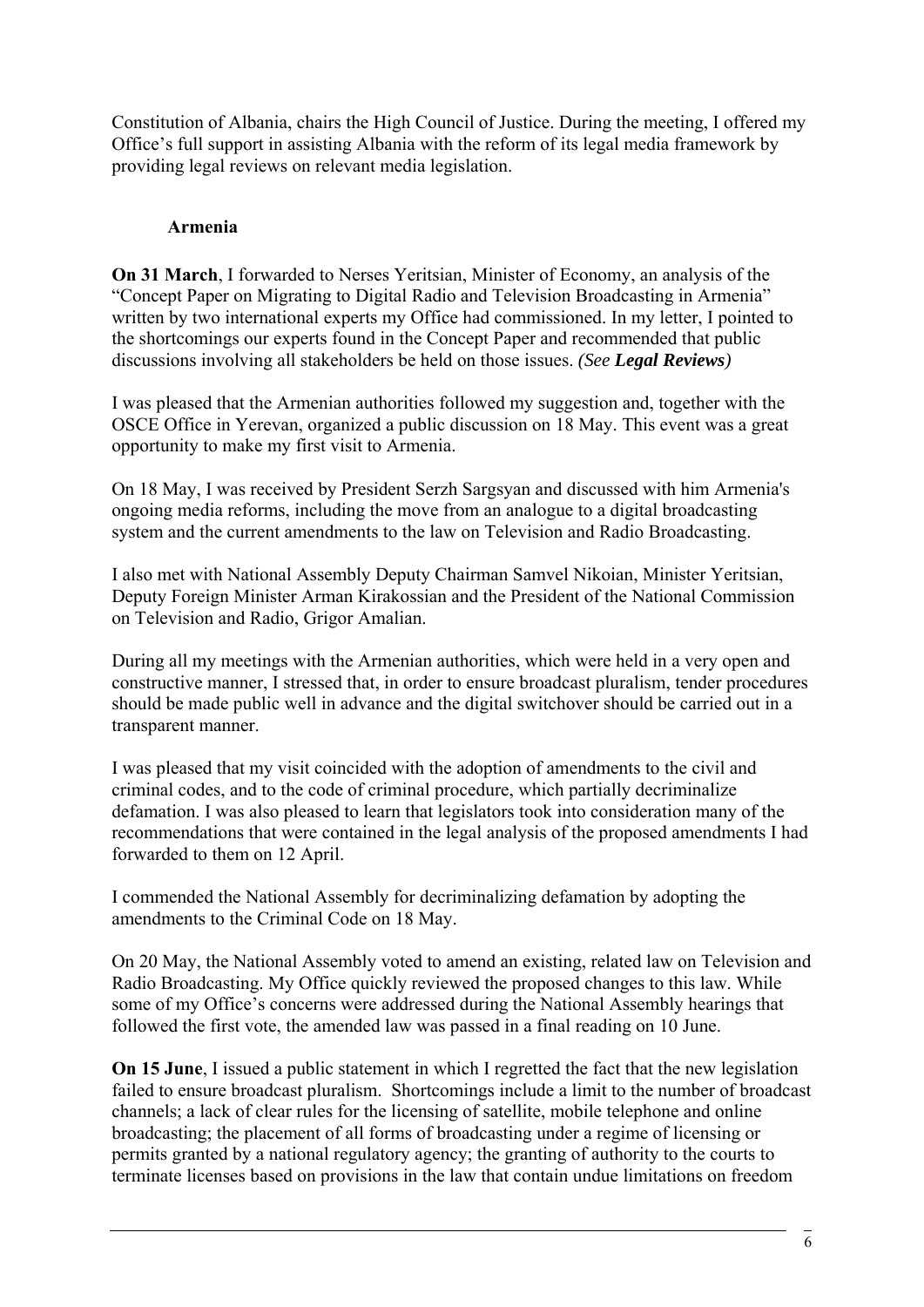of the media; and a lack of procedures and terms for the establishment of private digital channels.

Much to my regret, President Sargsyan on 17 June signed the bill into law. I sincerely hope that, as I was assured, work on this important piece of legislation will continue this fall.

On a positive note, I welcome the fact that on 15 June President Sargsyan signed the amendments to the Criminal Code, making Armenia the 11th participating State to decriminalize defamation. I hope that other OSCE participating States follow the example of Armenia and intensify efforts to decriminalize speech offenses.

# **Azerbaijan**

**On 25 March,** I wrote to Foreign Minister Elmar Mammadyarov to welcome President Ilham Aliyev's decision to pardon Ganimat Zahidov, chief editor of the newspaper *Azadliq*. Zahid served half of the four year-prison term he was sentenced to after being convicted on questionable criminal charges.

All my subsequent interventions focused on the three remaining jailed journalists and bloggers.

**On 22 April,** I publicly called upon Azerbaijani authorities to comply with a judgment of the European Court of Human Rights holding that journalist Eynulla Fatullayev had been wrongfully sentenced to eight-and-a-half years in jail in 2007 and should be immediately set free. The editor-in-chief of the now-closed independent Russian-language weekly, *Realny Azerbaijan*, and the Azeri-language daily, *Gündalik Azarbaycan*, was sentenced in 2007 on charges of defamation, incitement to ethnic hatred, terrorism and tax evasion. On 15 July, Azerbaijan appealed to the Grand Chamber of the European Court of Human Rights.

**On 15 June**, I wrote to President Aliyev asking him to secure the release of Fatullayev and two video bloggers – Emin Abdullayev (Milli) and Adnan Hacizade – who are serving two and two-and-a-half years in jail, respectively, on charges of hooliganism and inflicting light bodily injuries. An appeals court in March upheld both sentences.

On 6 July, a district court in Baku sentenced Fatullayev to an additional two-and-a-half years in a maximum security prison colony on highly questionable drug-possession charges. On the same day, I publicly condemned this new sentence which, in my view, shows that Azerbaijan is unwilling to fulfil its OSCE media-freedom commitments.

My Office will continue to closely monitor the Fatullayev case and will continue to insist that this journalist, as well as the two video bloggers, be set free.

# **Belarus**

**On 25 March,** I wrote to Belarusian authorities to express concern about intimidation by law-enforcement authorities of Natalia Radina, editor of *Charter97*, Irina Khalip, Minsk correspondent of *Novaya Gazeta* and Svetlana Kalinkina and Marina Koktysh of *Narodnaya Volya*. In connection with the so-called "hunting case", offices and homes of the journalists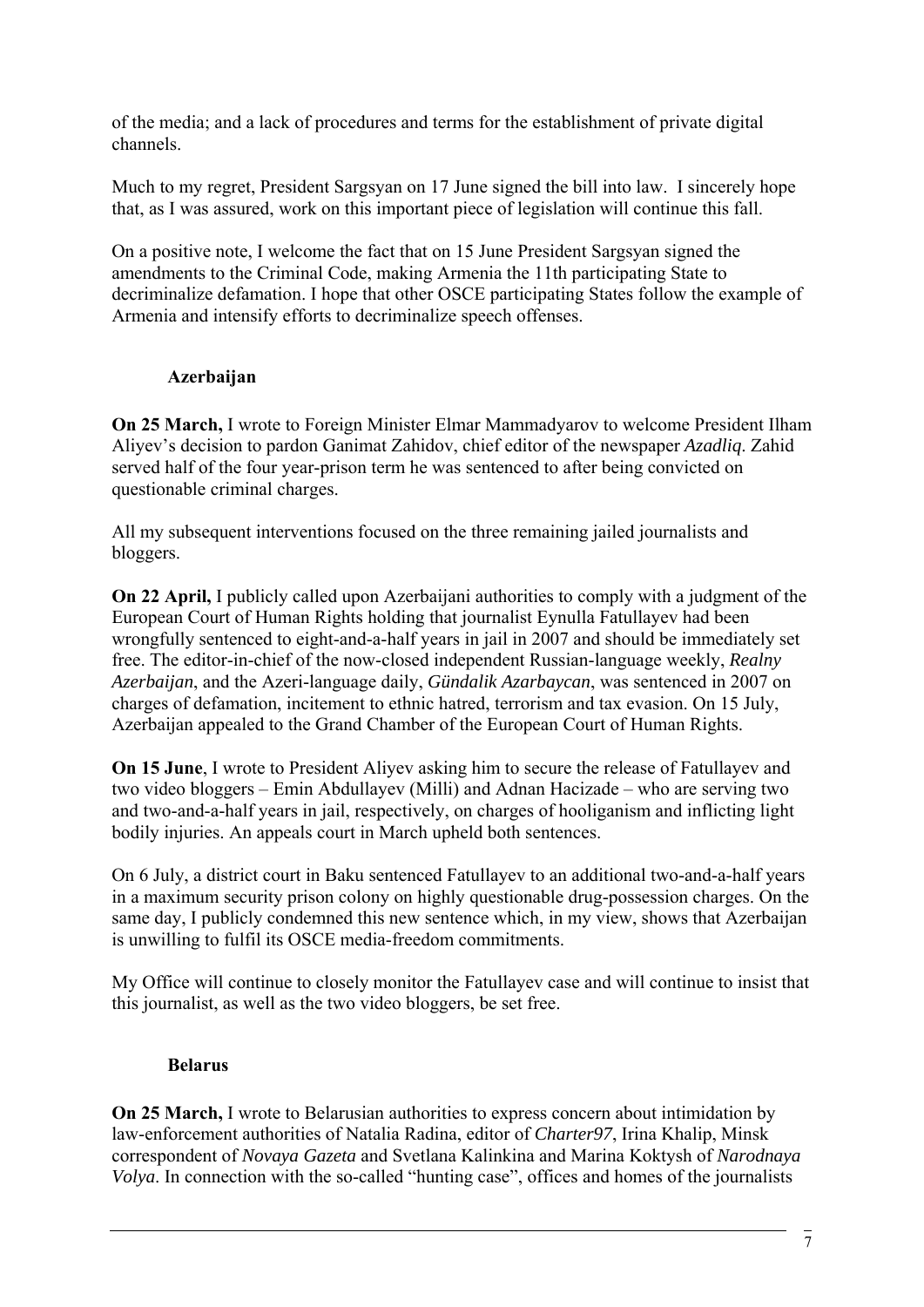were raided and work equipment and materials were confiscated. During the search in the office of *Charter97*, the website's editor, Natalia Radina, was assaulted.

**On 6 May,** I addressed Sergey Martynov, Minister of Foreign Affairs, on the same matter. I also made a public statement **on 10 May** expressing regret that pressure against the abovementioned members of the media had increased.

In the same letter to the Minister, I also raised concern about the criminal defamation investigation, under Article 188 of the Criminal Code, launched against *Charter97*. The defamation case was based on users' comments posted on the *Charter97* website in February 2009 in response to the article that it reprinted from *Sovetskaya Byelorussiya,* an official state newspaper.

Additionally, I was disappointed that the implementing guidelines to the Presidential decree "On Measures to Improve the Use of the National Segment of the Internet" were adopted without prior consultation and assistance previously offered by my Office.

The Permanent Delegation of Belarus to the OSCE has forwarded to my Office a non-paper "On measures to improve the use of the national Internet segment in Belarus and the existing international practice in this sphere". The document refers to regulatory measures in other participating States which are believed to be similar to the new Belarusian provisions. My Office is currently studying the document.

During the Informal Ministerial Meeting in Almaty, I spoke with Minister Martynov. We discussed the cases mentioned above and the developments regarding the new Internet legislation. I was pleased to receive an open invitation to visit Belarus and the assurances of the authorities to hold a round table on the Internet. I look forward to visiting Minsk.

### **Bosnia and Herzegovina**

I was concerned to learn about an instruction issued on 5 March by Milorad Dodik, the Prime Minister of Republika Srpska, in which he calls upon all of the entity's public institutions to cut their co-operation with the public service broadcaster RTVFBiH after airing an allegedly wrong portrayal of the entity's governmental actions.

The instruction was directed at governmental and administrative bodies, public enterprises and schools and instructs these institutions to reject any requests for interviews or information coming from RTVFBiH and to cut any advertising agreements with the public service broadcaster, which effectively leads to media censorship. This development comes despite the assurances received by my predecessor, Miklós Haraszti, after his visit to the country in February 2007 following a governmental boycott of the public broadcaster BHRT. Harastzi was told that incidents like these would not become normal behaviour toward public media.

I fully support the reaction of the OSCE Mission to Bosnia and Herzegovina, emphasizing that public broadcasters must not be exposed to any political pressure or limitations on media freedom. Grievances of any kind should be settled through legal or self-regulatory mechanisms.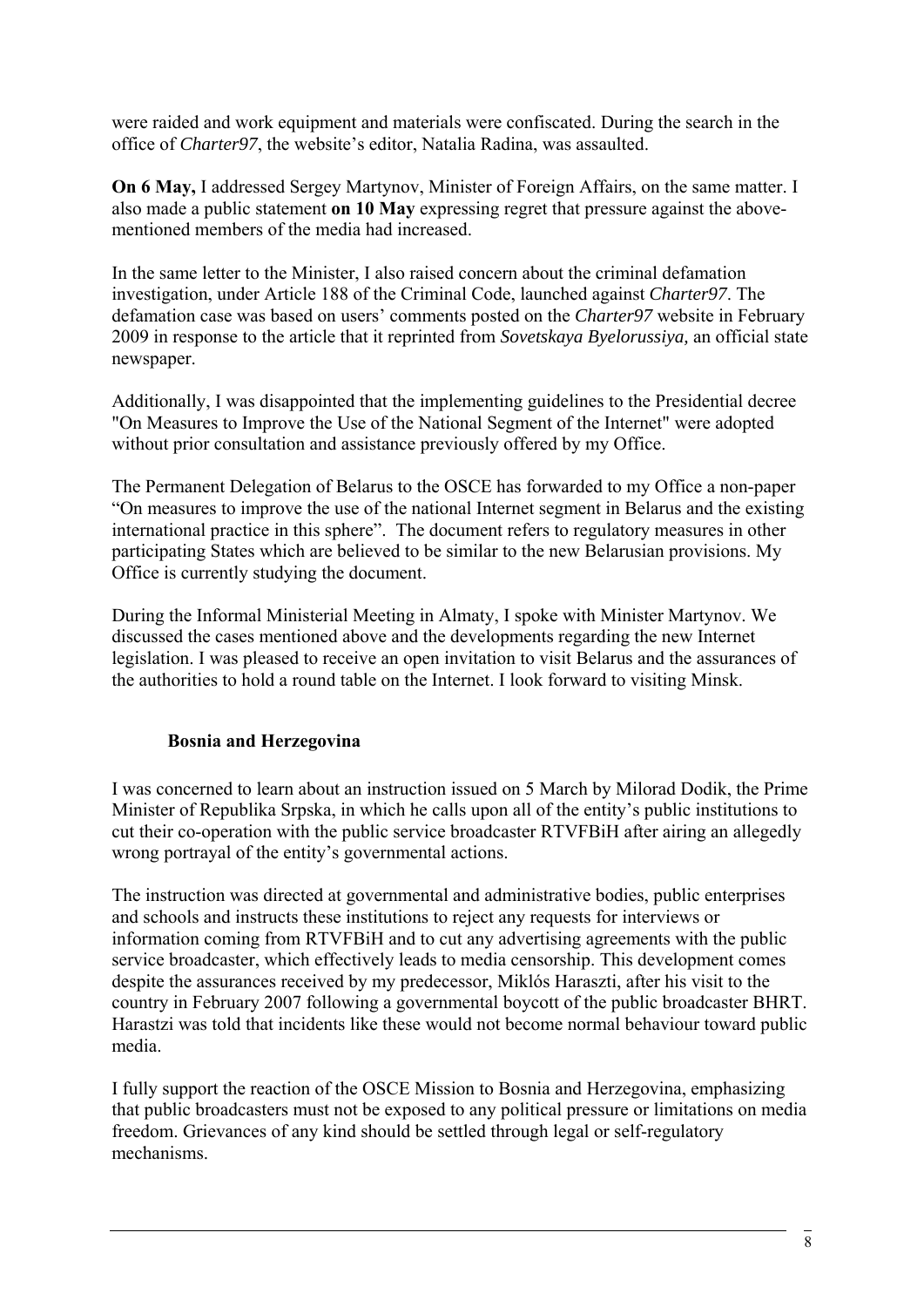On 1 April, I received a letter from Valentin Inzko, High Representative and EU Special Representative for Bosnia and Herzegovina, informing me about the continuing deterioration of the country's media situation and the increasing political pressure exerted on media in the run-up to the general elections this autumn. Inzko also referred to the above-mentioned instruction issued by Dodik and the increased verbal attacks against RTVFBiH journalists as a consequence of this instruction.

In my reply of **14 April**, I reiterated my Office's readiness to support an EU-led approach by the international community which would send the necessary signal to the political elite to more strongly support media freedom in Bosnia and Herzegovina.

I proposed a high-level meeting with representatives of the international community, preferably under the auspices of the EU, the OSCE and the OHR, to finalize and endorse media-freedom recommendations as a joint international mechanism. These recommendations could provide the EU with specific benchmarks for progress on media legislation and ensure the independence of media institutions as part of the EU Partnership conditionality.

On 16 July, I learned that the government of Republika Srpska, upon a public invitation for bids for public media support, had distributed significant amounts of money to media outlets in the entity. The allocation of funds, however, was approved before the deadline for submission of bids had passed. While governmental support to media, particularly in times of financial hardship, is not uncommon, procedures need to be transparent and allocation of funds criteria-neutral to ensure that media remain independent of governmental influence.

I was concerned to learn that on 21 July the highest authority of the Islamic Community of Bosnia and Herzegovina, Reis-ul-Ulema Mustafa effendi Cerić, proposed the creation of a separate public television channel in the Bosnian language. This proposal was prompted by a television presenter's use of a Croatian word in a news summary. The public broadcasting service in Bosnia and Herzegovina is composed of one BiH-wide channel and two entity television stations, together serving a population of four million people. The establishment of any additional public television stations along ethnic lines bears the risk of further fragmenting the already divided media landscape in Bosnia and Herzegovina. I urge the authorities to complete the reform of the public broadcasting system and fully implement the appropriate legislation.

### **Canada**

**On 12 May**, in a letter to Canadian authorities, I welcomed a Supreme Court ruling that confirmed, for the first time, the right of journalists to protect their confidential sources. However, I noted the limits of that ruling which obliges media in each case to prove that the public interest of preserving the anonymity of sources outweighs the interest of society in investigating a crime.

On 21 May, I received an answer from the Delegation of Canada indicating that my letter had been forwarded to the relevant authorities in Ottawa who should provide me with a review and an explanation of the judgment. I look forward to receiving the reply.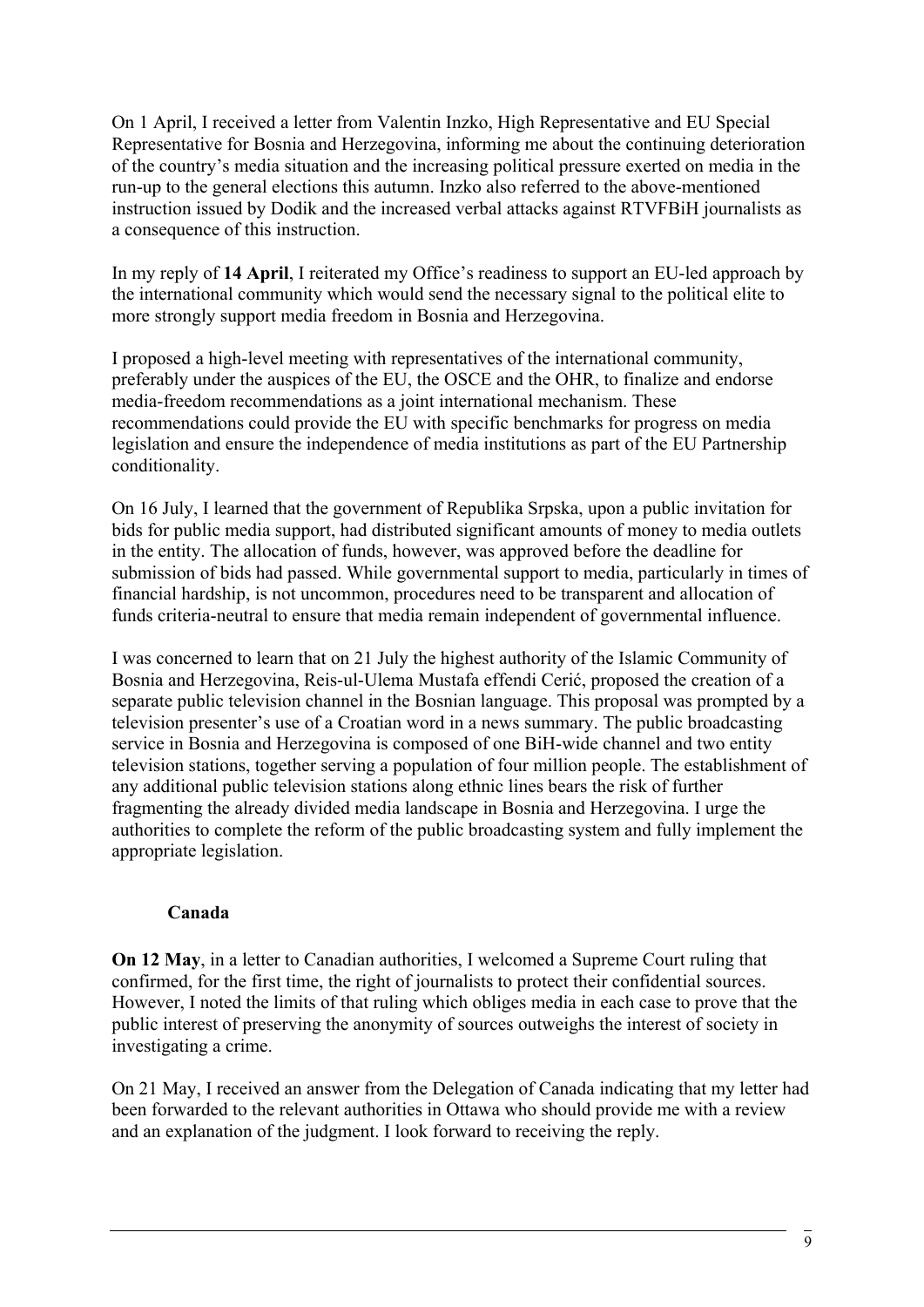**On 5 July**, I wrote again to Canadian authorities to express concern about reports of mistreatment of some journalists covering the Group of 20 Summit in Toronto on 26-27 June. I considered the incidents regrettable as most of these people were clearly identified as journalists. I hope that an investigation into the matter has been launched and I encourage police and journalists' associations to discuss these issues jointly.

### **Estonia**

**On 25 March**, I sent a letter to Urmas Paet, Minister of Foreign Affairs, and Ken-Marti Vaher, Chairperson of the Legal Affairs Committee of the Riigikogu (Parliament), to enquire about a draft law on the protection of journalists' confidential sources, which was being considered by the Riigikogu. I was informed that the draft might allow too many exemptions to the journalists' right not to disclose the identity of their sources.

I received responses from the Estonian authorities: on 6 April from Rein Land, Minister of Justice and the author of the draft, on 7 April from the Minister of Foreign Affairs and on 20 May from the Chairperson of the Legal Affairs Committee. My correspondents assured me that Estonia was committed to adopting a law in line with international standards. I was informed that a working group representing Estonian media and other stakeholders was established to discuss the initiative.

### **France**

On 5 July, President Nicolas Sarkozy nominated a new head of the public service broadcaster, France Television, following a new selection procedure approved in March 2009 as part of a reform of audiovisual laws.

Although this nomination by the President comes with extensive approval guaranties by the regulatory authority and requires approval by three-fifths of the relevant Parliamentary Commission, I would like to restate that it is the position of my Office that the presidential nomination of the head of a country's public service broadcaster is an obstacle to its independence and contradicts OSCE commitments.

This concern was already expressed by my predecessor, Miklós Haraszti, in a letter sent to the President on 16 December 2008.

# **Georgia**

**On 15 March**, I publicly called upon Georgia's broadcasters to abide by ethical standards of journalism and cautioned them against spreading false information that may impact media freedom and security. My first intervention as Representative was prompted by a hoax report aired by *Imedi TV* stating that President Mikheil Saakashvili had been assassinated and that Russian troops were advancing toward Tbilisi. This report, which carried no clear warning that it was fictitious, spread panic among the Georgian public. While condemning *Imedi TV*'s irresponsible approach, I commended Georgia's National Communications Commission for swiftly reacting to the controversial television report. I also offered to assist Georgia in enhancing and strengthening its self-regulation mechanisms.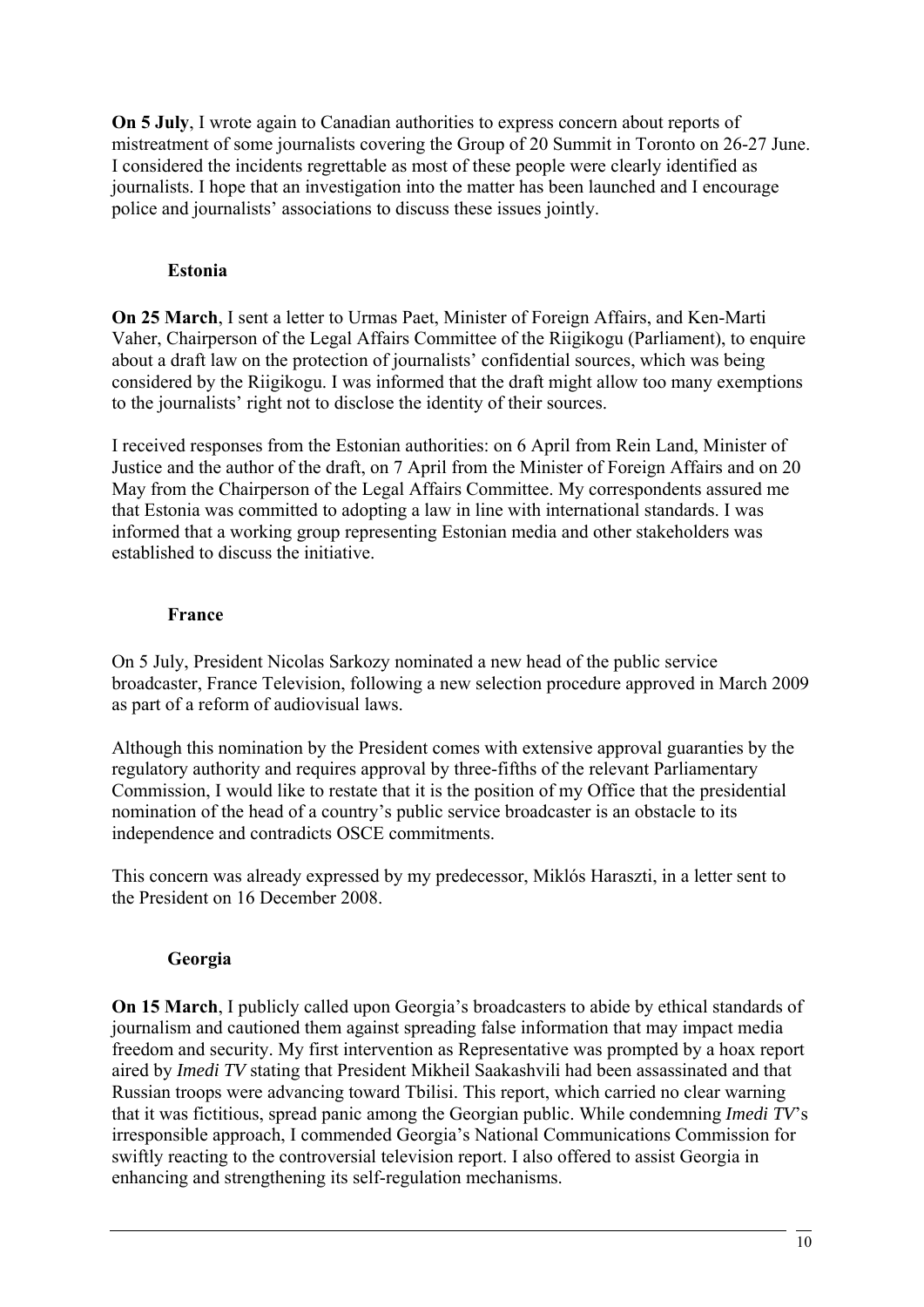**On 16 April**, while in Tbilisi on the occasion of a media-freedom conference, I met Davit Bakradzet, the Speaker of Parliament, Dimitri Shashkin, Minister of Education and Science, David Jalagania, Deputy Foreign Minister, Akaki Minashvili, Chairman of Committee on Foreign Affairs of the Parliament, Irakli Chikovani, Chair of the Georgian National Communications Commission, and representatives of the media community of Georgia.

During my meetings, I welcomed the positive steps that Georgia has already undertaken, especially regarding decriminalization of defamation and the financing of the Public Service Broadcaster, but I also expressed my hope that the reform process will continue. I encouraged the Head of the National Communications Commission to consider issuing new broadcast licenses with national coverage even before the digital switchover in 2015. I was pleased to learn that Georgia is currently drafting legislation regarding transparency of media ownership.

I have taken note of the fact that Parliament on 2 July voted to write off the debts of all national and regional television stations. I hope this measure will be implemented for the benefit of all broadcasters, regardless of their political affiliations, thus contributing to enhanced media pluralism.

I was pleased to hear that, following my suggestion, the Georgian National Communications Commission already has lodged an application to become a member of the European Platform of Regulatory Authorities. For more information on EPRA see [http://www.epra.org](http://www.epra.org/)

### **Germany**

**On 6 May**, I wrote to Sabine Leutheusser-Schnarrenberger, Minister of Justice, to express appreciation and support for her recent legislative proposal to strengthen media freedom in Germany by better protecting journalists' confidential sources. I would be pleased to see Germany joining the list of OSCE participating States that have adopted a shield law for investigative journalists and wished her success in this important endeavour.

I welcome the fact that on 25 March the ZDF-Staatsvertrag, the public service broadcasting law establishing a second German public broadcaster, was taken to the country's highest court to assess its constitutionality and accordance with freedom of the media principles. This move came after the refusal of ZDF's administrative board on 27 November 2009 to renominate the broadcaster's editor-in-chief.

In a letter to Leutheusser-Schnarrenberger, my predecessor, Miklós Haraszti, had asked the authorities to approach the judiciary for a clarification on whether the composition of the administrative board and its role in the appointment of the editorial management of the ZDF was constitutional.

### **Greece**

**On 19 July,** I wrote to Greek authorities condemning the murder of journalist Socratis Giolias and asked for a rapid and thorough investigation into the matter.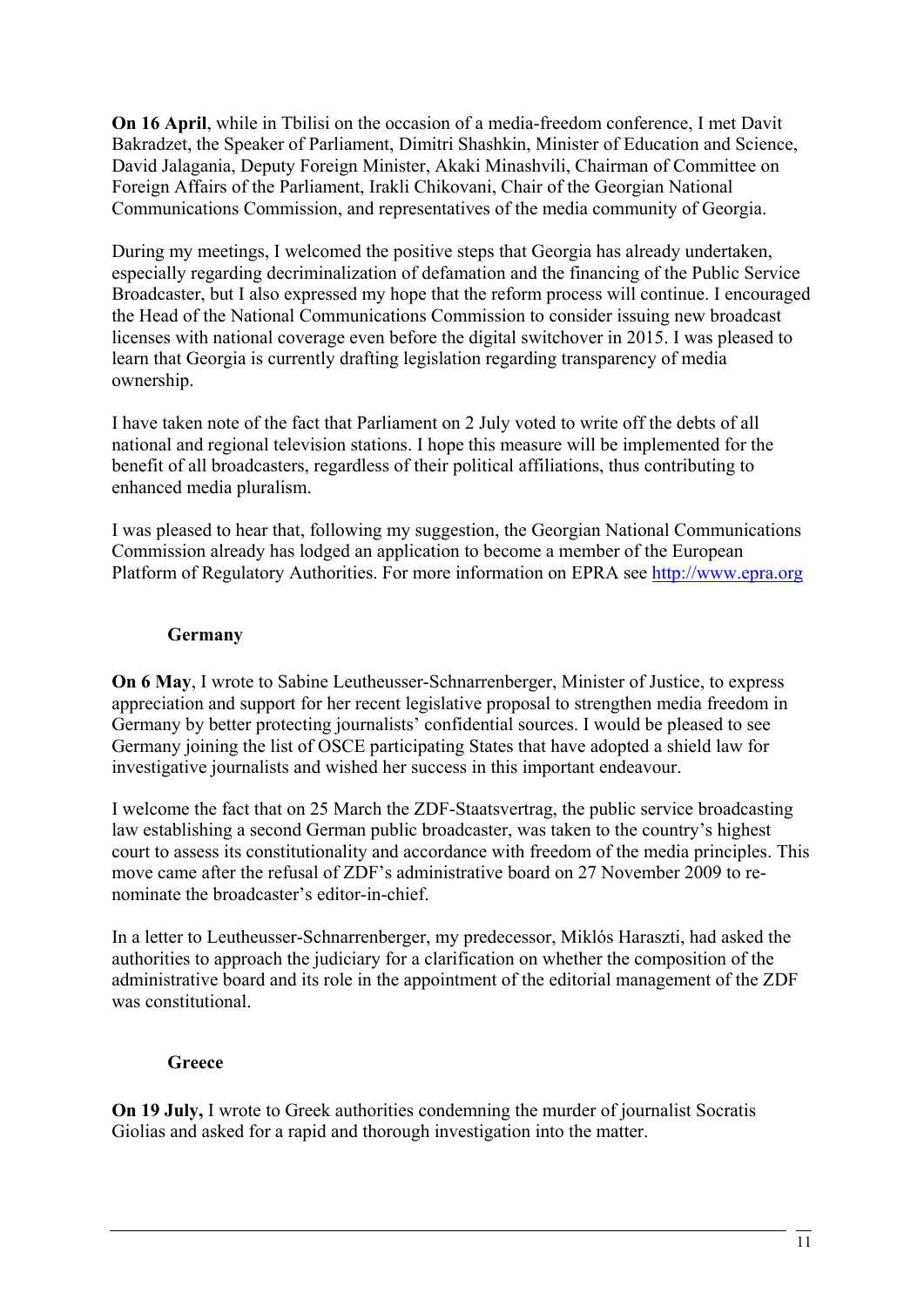Giolias was shot on 19 July in front of his home in Athens by unknown assailants. He was a well-known investigative journalist, the administrator of the most popular political and social blog in Greece, *"Troktiko"* (Rodent), and the information director of radio station *Thema 98.9*. As the motives of his killing are still not fully clear, I asked the Greek authorities to ensure that his murder is investigated rapidly and thoroughly, and the public is kept up to date about developments. I also recalled the recently adopted Oslo Declaration by the Parliamentarians of the 56 OSCE participating States, which emphasizes the unique and vital role of investigative journalism in strengthening democracies and calls upon participating States to vigorously prosecute all of those responsible for the murder of investigative journalists.

I was very much encouraged by, and thankful for the genuine co-operation that the Greek Delegation has had with my Office in providing all available information on this case. I was pleased to see the swift reaction of the authorities in condemning this horrendous murder, starting the investigation quickly and stressing that they will not tolerate free speech to be terrorized or intimidated.

On 28 July, I received from the authorities the latest updates on the investigation. I hope that the perpetrators will be soon brought to justice.

**On May 7**, in a letter to Greek authorities, I indicated that my office has been monitoring the case of *Tele Radio*, the oldest minority radio station in the region of Xanthi, which broadcasts in Turkish. In November of last year, the station received an official warning from the National Broadcasting Council stating that the main broadcasting language should be Greek. In case of non-compliance the Council said it could take further and harsher measures against the station. The warning was based on a law that requires a high capital investment, manpower and Greek-language skills to be considered for a license. My Office has been promoting the reform of the law since it was passed in 2007.

I was reassured by the Permanent Mission of Greece that there has been no follow-up to the warning against *Tele Radio* and that no restrictions have been imposed on other minority radio stations.

### **Hungary**

**On 23 June**, I wrote to the Hungarian authorities asking them to halt the draft media legislation that was to be voted on in Parliament at the end of June and start public consultations involving all stakeholders to modify the draft laws. The proposed media package could breach OSCE standards guaranteeing freedom of expression and freedom of the media, and its adoption could lead to all broadcasting being subordinated to political decisions.

On 22 July, I received the detailed reply from the authorities regarding the principles upon which the amendment to Article 61 of the Constitution and the modifications of the media law have been based.

On 23 July, I was sorry to hear that the Hungarian Parliament had adopted parts of the media package. As a result, two new bodies were established, the National Media and Telecommunications Authority and the Media Council, which is the new licensing body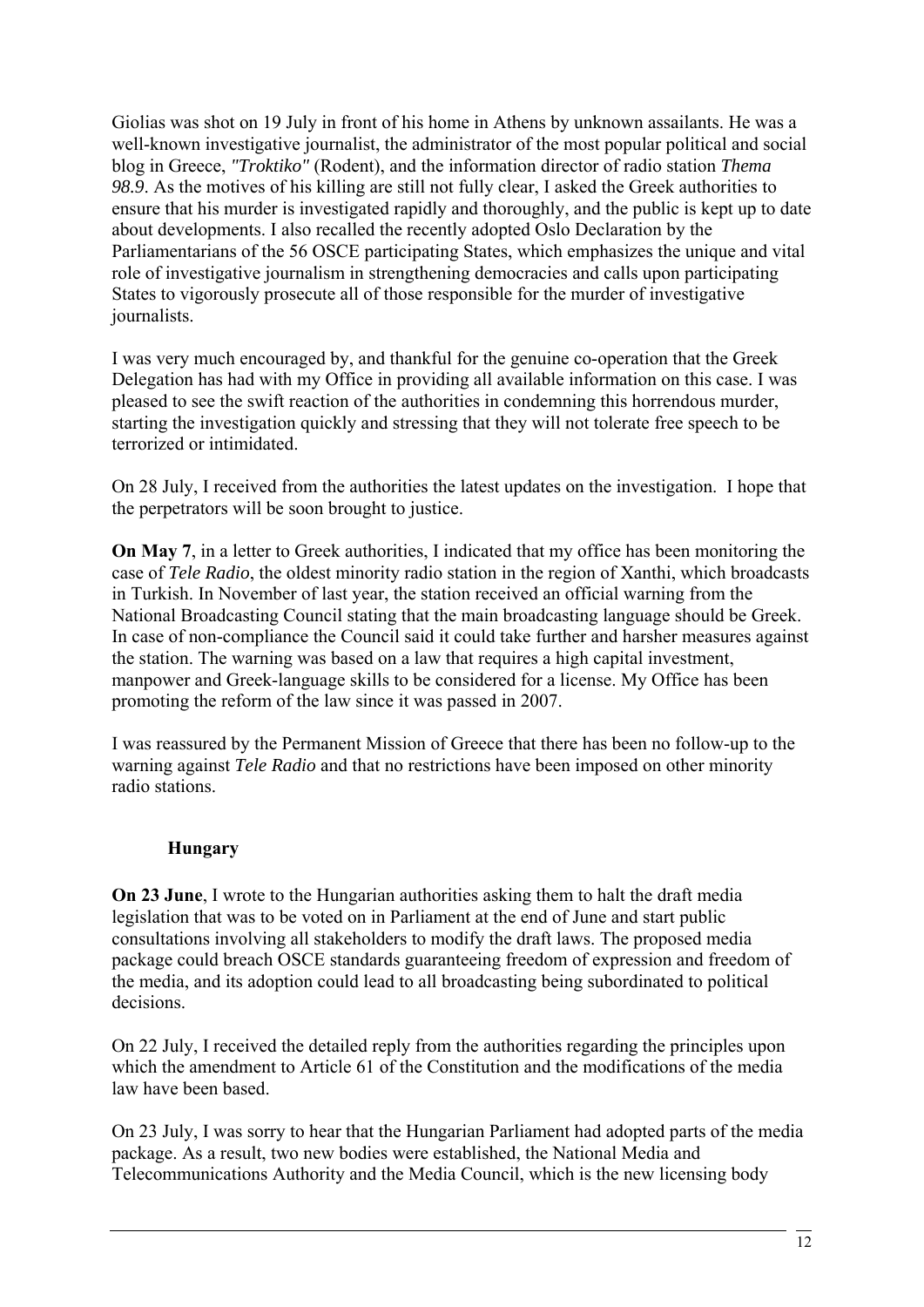supervising both private and public broadcasting. Based on the new law, the president of the Authority and the president of the Media Council will be the same person, nominated by the Prime Minister for nine years, and the Parliament will nominate, with a two-thirds majority that the government possesses, the members of the Council and the public-service broadcasting board. The opposition parties, the Association of Hungarian Journalists and other stakeholders have voiced their concern regarding the constitutionality of the new laws.

In the coming weeks, my Office will commission a detailed expert legal review of the drafts of the media package that are still awaiting adoption later this year. I hope that the recommendations of the review will be taken into consideration when finalizing these draft laws.

### **Iceland**

**On 17 June**, the Parliament unanimously passed a resolution that requires the government to draft media regulations to strengthen the protection of journalists' sources, shield reporters from foreign libel judgments, boost access to information provisions and exempt intermediaries, such as Internet service providers, from content responsibility. If passed, these measures would become the world's strongest protection for free speech and journalism. I therefore warmly welcome this step and will follow with great attention the drafting of these proposals and ultimately their adoption.

### **Italy**

**On 15 June**, I called on lawmakers to drop a draft law on electronic surveillance and electronic eavesdropping passed by the Senate on 10 June. This law could seriously hinder investigative journalism by criminalizing the publishing of documents related to court proceedings, police investigations or leaked wiretapped materials before the beginning of a trial. I underscored that the draft law in its current form contradicts OSCE commitments, especially as it prohibits the use of certain confidential sources and materials which may be necessary for meaningful investigative journalism in the service of democracy.

This appeal followed several interventions by my Office, the last one being a letter **on 4 June**  to Renato Giuseppe Schifani, President of the Senate, as the bill reached the Senate for discussion. In this letter, I requested amendments to the bill in accordance with the recommendations of my Office sent to him in a letter dated **23 June 2009** from my predecessor, Miklós Haraszti. On 30 June 2009, my predecessor received an answer that the Senate president was not able to comment on the law as the bill had not reached the Senate at the time.

On 20 July, amendments improving the bill were introduced by the government and so far have been approved by the Justice Committee of the lower house of Parliament. Changes include the authorization to publish transcripts of a criminal investigation before the beginning of a trial when considered relevant by investigating magistrates. I welcome this step and will continue to closely monitor the matter.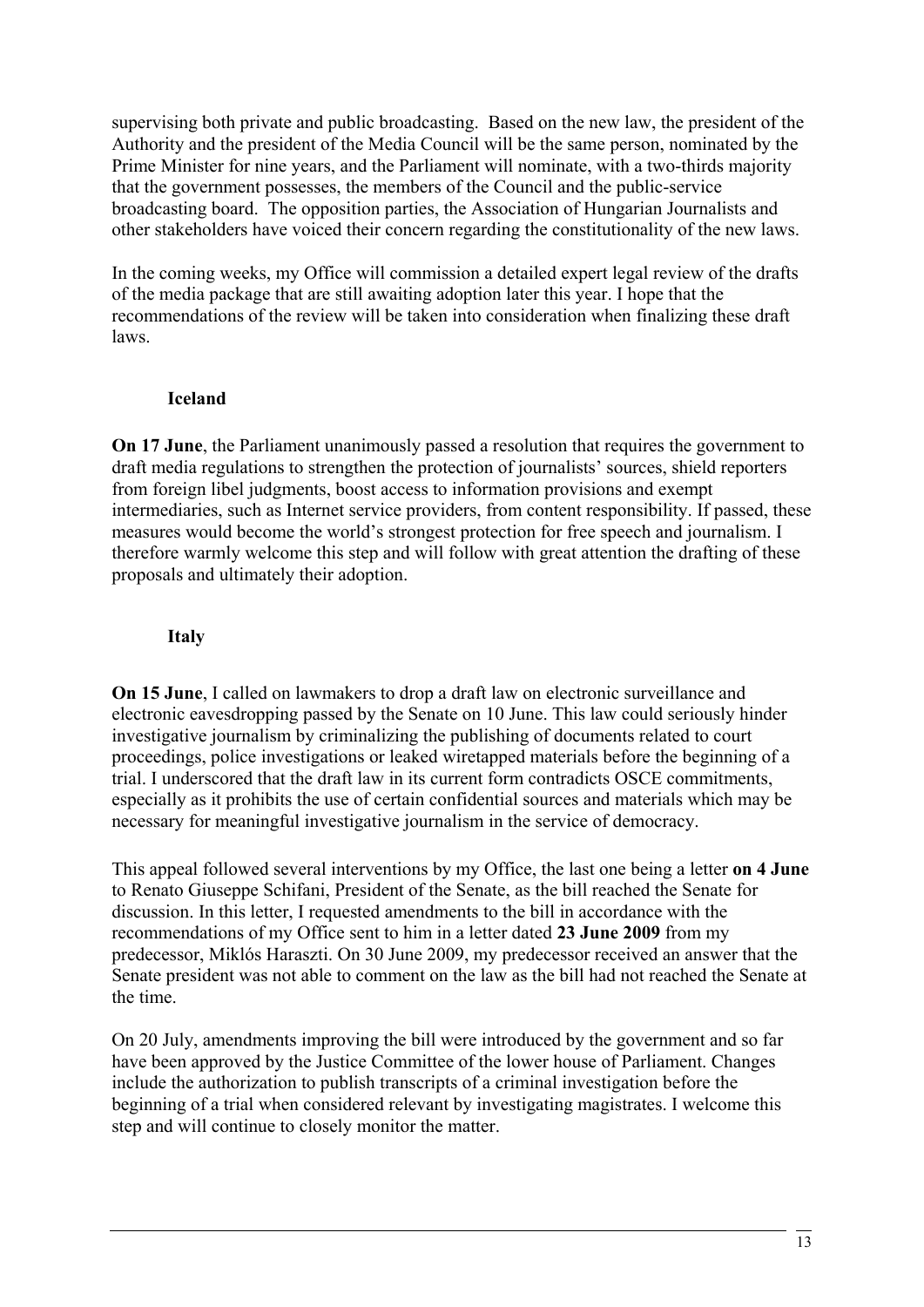### **Kazakhstan**

**On 23 April**, I wrote to Kazakh authorities drawing attention to several developments concerning the Internet in Kazakhstan. I welcomed the annulment of a requirement that Kazakh websites be hosted by servers within the country. I also requested information on the purpose of and operating methods of the newly established Computer Emergency Response Team (CERT) within the Ministry of Information and Communication. As well, I asked that authorities resolve issues relating to the interruption of service to certain websites, including the Internet forum of the independent newspaper, *Respublika*, and *YouTube*.

**On 28** April, I addressed the 9th Eurasian Media Forum in Almaty. During my speech, I publicly raised the case of the journalist Ramazan Yesergepov, editor of the newspaper *Alma-Ata Info*, who was sentenced on 8 August 2009 to three years in prison after being convicted of disclosing internal documents of the National Security Committee in an article that criticized its actions. I also expressed my concern about the reported blocking of websites and the problem that the newspaper *Respublika* is experiencing to find a printing house for its editions.

On 6 May, I received a response from the Kazakh authorities. I was informed that *Respublika* newspaper's Internet forum and *YouTube* were again accessible to users in Kazakhstan and that the resources were inaccessible due to technical problems and not to intrusion from the authorities. As for CERT's mandate, I was assured that limitation of Internet access or lawenforcement activities against Internet resources are not among the tasks of the Team.

**On 30 June**, at the OSCE High-Level Conference on Tolerance and Non-Discrimination, I had the opportunity to meet the OSCE Chairperson-in-Office, H.E. Kanat Saudabayev, Secretary of State and Foreign Minister. I brought to the attention of the Chairperson-in-Office the case of the imprisoned journalist Ramazan Yesergepov. I reiterated that citizens should have access to government-held information of public interest and journalists should not be criminalized for breach of secrecy. Only those whose job descriptions contain the duty to protect sensitive information should be liable to justice in cases of breach of secrecy. I expressed my hope that, although the Supreme Court refused a re-examination of the court proceedings, Yesergepov would be freed soon. During the meeting, I also once again expressed concern over reports on blocking of several independent websites.

During my visit in Astana I also met with Nurai Urazov, Vice Minister of Information, and Dulat Kusdavletov, Vice Minister of the Ministry of Justice. I discussed the ongoing media legislative reform process, including both recently adopted legislation and that being drafted. I was told that Kazakhstan is planning to draft legislation on Access to Information and that decriminalization of defamation is still on the agenda of the authorities. I offered my Office's support in this important endeavour.

**On 5 July**, I wrote to Minister Saudabayev summarizing all the issues raised during my visit to Almaty.

At a press conference during the Informal Ministerial Meeting in Almaty, I once again, this time publicly, raised the above-mentioned issues. I also expressed my concern about the consequences of the recently adopted Leader of Nation law may have on media freedom and investigative journalism in the country.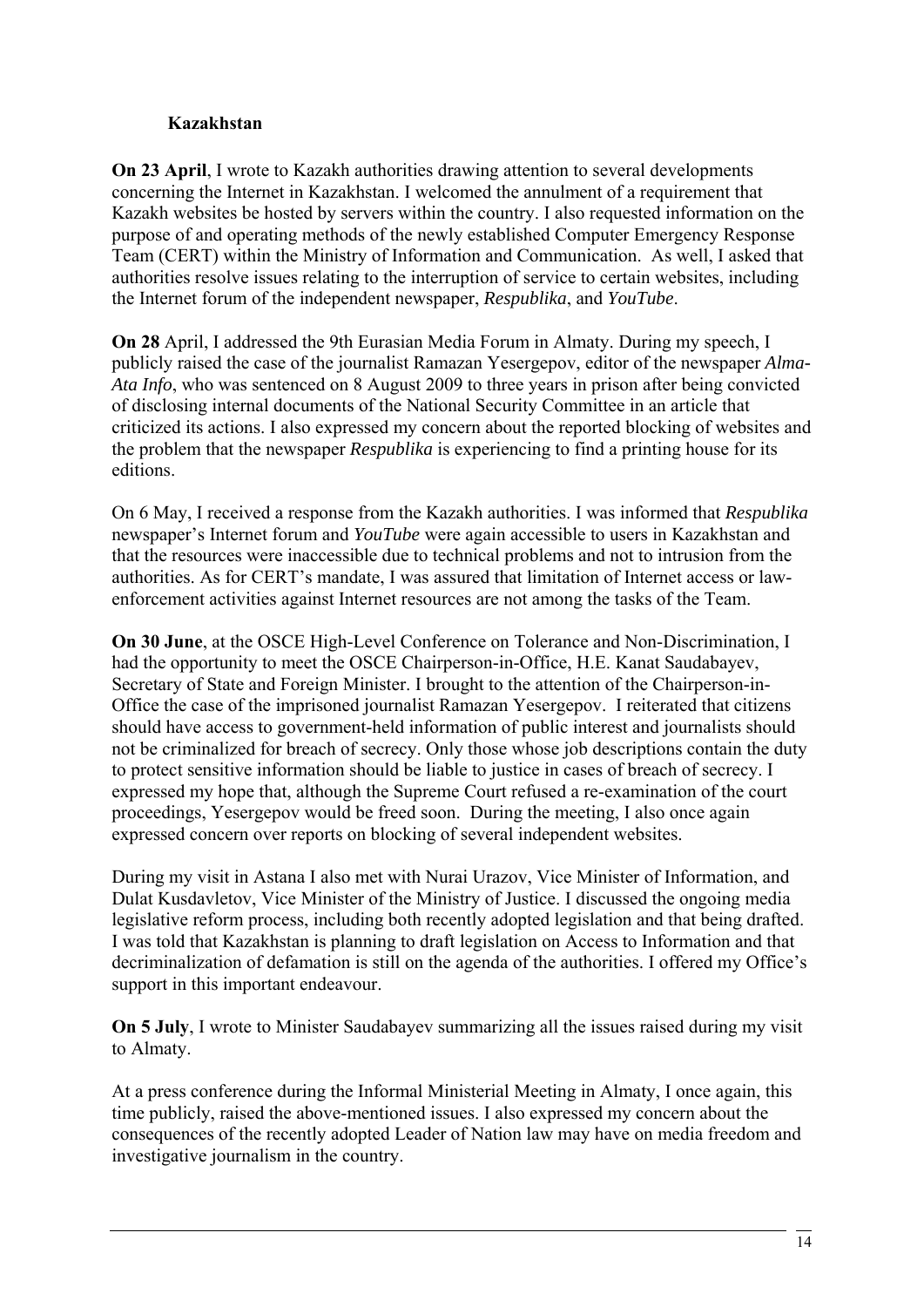I look forward to continue my constructive dialogue with the Kazakh authorities on media freedom related issues. My Office stands ready to support Kazakhstan's media legislation reform.

# **Kyrgyzstan**

**On 16 March**, in a letter to Kadyrbek Sarbaev, then Minister of Foreign Affairs, I expressed concern over several negative developments that led to serious infringements on media pluralism in the country. I raised the issues of the removal of *Radio Free Europe/Radio Liberty* (*RFE/RL*) from air, inaccessibility of some Internet sites, the seizure of the opposition newspaper, *Forum*, and an assault against Abduvahab Moniev, the editor-in-chief of the opposition website *Press.kg*. I requested that *RFE/RL* be allowed back on air and asked authorities to conduct investigation and resolve the situation.

In a public statement **on 7 April**, I called on Kyrgyz authorities to restore access to information in Kyrgyzstan and allow journalists to report on the situation in the country, so citizens could receive full-coverage of the events taking place in their country.

Since events of 6-8 April, my Office has carried on an intensive dialogue with the authorities in order to assist them in restoring media freedom in the country. **On 19 April**, I made a public statement acknowledging the first steps of the Kyrgyz Provisional Government to restore media freedom and calling for further media reform. I also welcomed the return of *RFE/RL* programs back on air after having been suspended since October 2009.

**On 12 May**, I welcomed the efforts of the Kyrgyz Provisional Government to restore public service broadcasting and offered my support on this initiative and other media reforms as needed. In addition, on the same day my Office offered Kyrgyz authorities a legal analysis of the Decree on public broadcasting adopted by the Kyrgyz Provisional Government on 30 April. (*See Legal Reviews*)

**On 2 June**, in a letter to Rosa Otunbaeva, then the Chairperson of the Kyrgyz Provisional Government, I welcomed the ongoing efforts to restore media freedom in the country and offered suggestions regarding the kind of assistance my Office can offer to improve the media situation in the country.

Specific forms of offered assistance included:

- Continuing legal support,
- Facilitation of the discussion of the role of independent media and public service broadcasting and a national multi-partisan platform regarding the role of media,
- Introduction of safety practices for media professionals, including fluorescent vests that visibly distinguish journalists on duty and a free-media hotline for journalists to report cases of intimidation or violence against them,
- Assistance with identification of the partner organizations to conduct professional training for public service broadcasting staff.

On 22 June, I was pleased to receive a swift response from now-President Otunbaeva and was informed that ensuring the safety of journalists, promoting universal standards of free press and restoring the media system in the country are important goals for the government. I was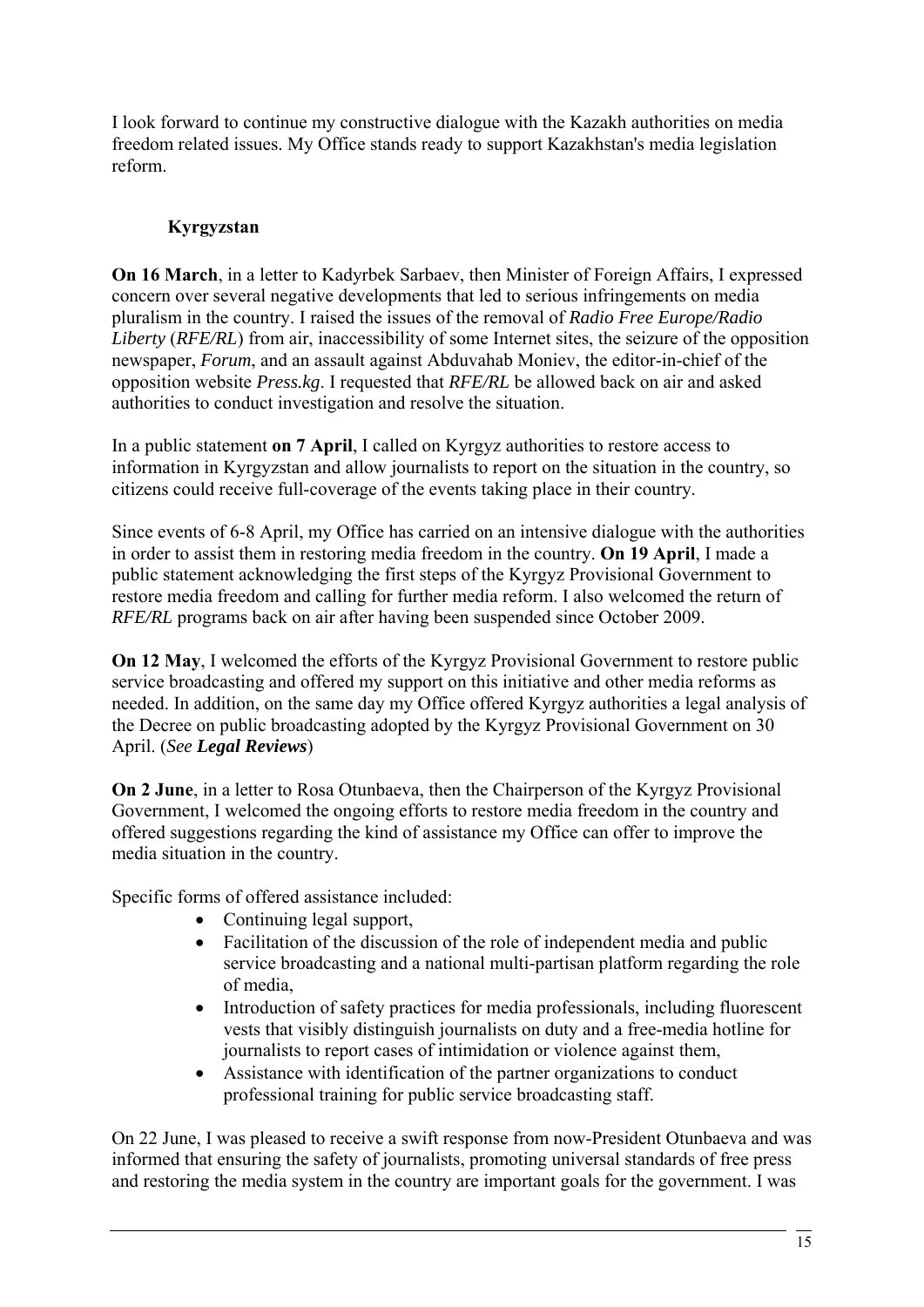also happy to learn that my suggested ways of assistance were considered positively and were seen as important ones.

**On 19 July**, during my first visit to Kyrgyzstan, I was received by President Otunbayeva. I once again welcomed her pledge to continue to support and further develop media freedom in Kyrgyzstan. During the meeting, I stressed the urgent need for a quick reform of the Public Service Broadcaster, particularly in light of the upcoming October parliamentary elections. Free, fair and credible election results are only possible if every citizen can be well informed and has access to sufficient information representing a diversity of views. Therefore, I expressed hope that the Observation Board of the public service broadcaster would be appointed as soon as possible so that it can start its important work. During the meeting, I also raised the issue of protecting journalists and explored possibilities to assist in developing a training strategy that could be offered to journalists in Kyrgyzstan.

I look forward to continuing my dialogue with the Kyrgyz authorities to further improve the media freedom situation. Free media is a key component to guaranteeing stability and peace.

### **Latvia**

**On 20 April**, I wrote to Latvian authorities expressing concern and asking for additional information about the 16 April killing of Grigorijs Nemcovs, the founder and publisher of the regional newspaper *Million* and owner of a television station in Daugavpils.

On 25 May, I received a response explaining the progress of the investigation into the crime and was assured that investigators swiftly reacted to this crime. I hope that the perpetrators soon will be brought to justice.

**On 20 May**, I wrote to Aivis Ronis, Minister of Foreign Affairs, expressing my concern about the 11 May search of the home and confiscation of a computer belonging to journalist Ilze Nagla of *LTV*'s *De Facto* news show.

Nagla was the first journalist to break the news about a person who gained access to the protected server of Latvia's tax authority to copy tax declarations. The data revealed that board members of state-owned companies were receiving substantial bonuses in a time of austerity. Although the method used to obtain this information was illegal, the facts disclosed by the news show were not state secrets.

Investigators said they wanted to check Nagla's computer to determine if the reporter had the leaked data in her possession.

I offered the government some of my Office's essential recommendations on the protection of journalists' anonymous sources.

On 9 July, I received a detailed response from the authorities clarifying the circumstances of the case, including information regarding a court hearing on Nagla's complaint. The authorities assured me they reacted promptly in order to ensure that freedom of the media principles were observed in the handling of the matter.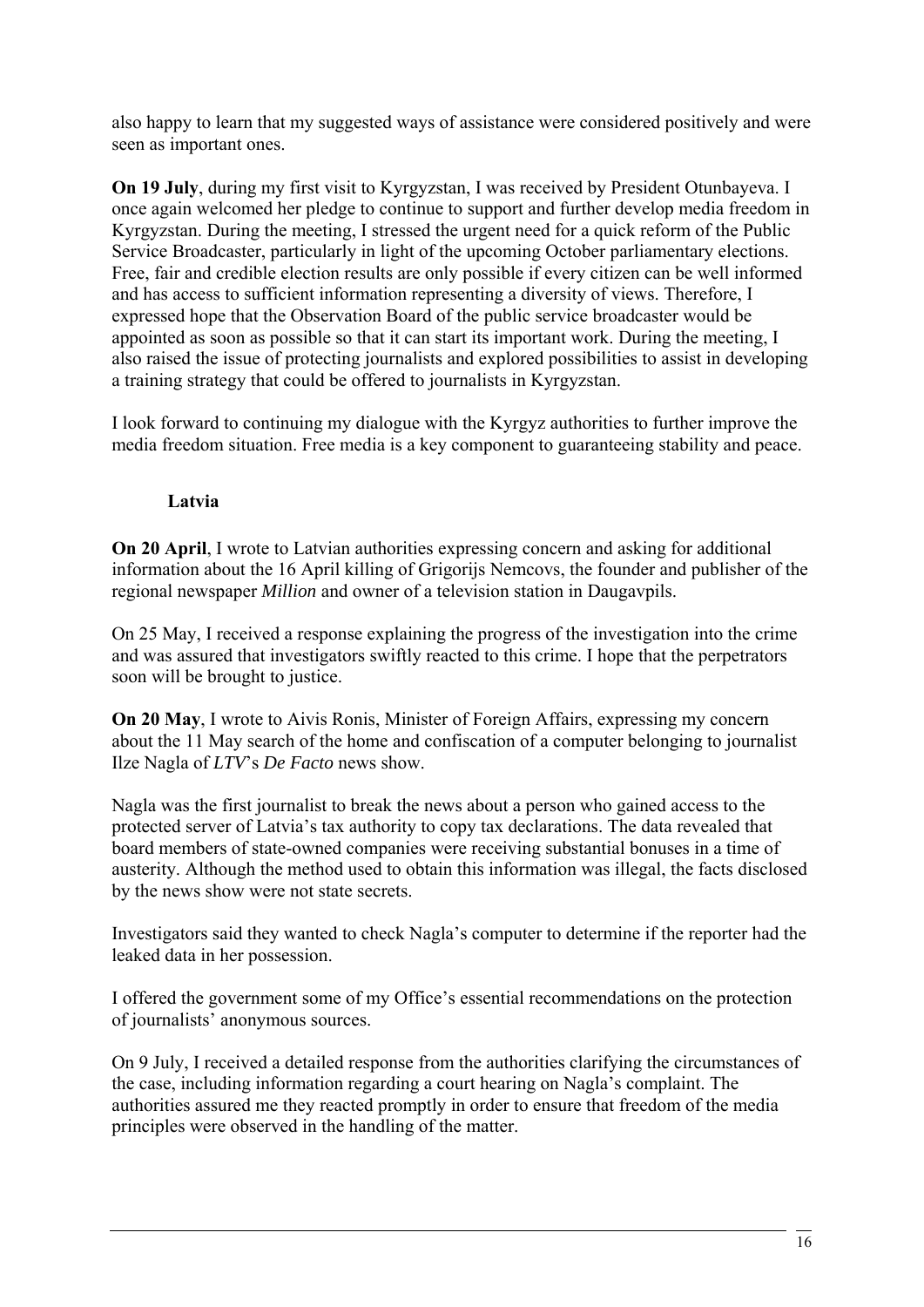### **Russian Federation**

**On 5 May**, I wrote to Russian authorities to express my concerns over a recent attack against Arkady Lander, the chief editor of *Mestnaya*, a Sochi-based newspaper known for its critical stance toward regional authorities.

**On 31 May, I** wrote to the authorities following a series of attacks against journalists in Daghestan, St. Petersburg, Tomsk and Krasnodar. I asked them to shed light on the fate of Aleksei Dudko, a blogger and former journalist who had been recently arrested in Moscow and charged with possession of drugs and explosives. Dudko, who was reportedly beaten during his arrest, claims the drugs and explosives law-enforcement officers say they found on him and in his apartment were planted. He links his arrest to his blogging activities.

The consolidated response I received on 17 June provided detailed information on the Dudko case and the criminal investigations that were launched in most of these recent cases of violence.

On **15-16 June**, I travelled to Moscow to attend an international media conference and meet with government officials. During my talks with Deputy Foreign Minister Aleksandr Yakovenko I urged the government of the Russian Federation to tackle the unrelenting violence against journalists and decriminalize defamation. My meeting with Deputy Communications and Mass Communications Minister Aleksei Malinin focused on Russia's plans to switch to terrestrial digital broadcasting in 2015. I also discussed with Minister Malinin the possibility of the Russian Federation joining the European Platform of Regulatory Authorities.

On **16 June**, while in Moscow, I welcomed the adoption, by the Supreme Court of the Russian Federation, of a landmark resolution that instructs lower courts how to interpret and implement the 1991 Media Law. The "Resolution on the Practical Judicial Implementation of the Law of the Russian Federation on Mass Media" refers Russian courts to the basic principles of the European Convention on Human Rights on Freedom of Expression and Freedom of the Media and to the principles of the 1975 Helsinki Final Act of the Conference on Security and Co-operation in Europe. This document is a commendable effort to bring Russian court practice in line with international media freedom standards.

On 6 July, the head of the Memorial human rights center, Oleg Orlov, was charged with criminal libel for his criticism of Ramzan Kadyrov, the President of the Republic of Chechnya. Although Kadyrov had earlier announced his decision to call off all his pending defamation lawsuits, he reversed his decision in Orlov's case. Should criminal proceedings go further, Orlov would face up to three years in jail. I hope the charges will be dropped. In democratic societies the activities of government officials must be open to public scrutiny and I urge once again the Russian Federation to abolish its criminal defamation laws, which have a chilling effect on freedom of speech.

Earlier this month, both chambers of the Russian Parliament voted to amend the Code of Administrative Violations and the Law on the Federal Security Service (FSB). The Office of the Russian Human Rights Commissioner; the Presidential Council for the Promotion of Civil Society Institutions and Human Rights and civic rights defenders have all opposed the proposed changes, which aim to give the FSB enhanced prerogatives in the fight against terror. In addition, concerns remain over the possible implications these changes could have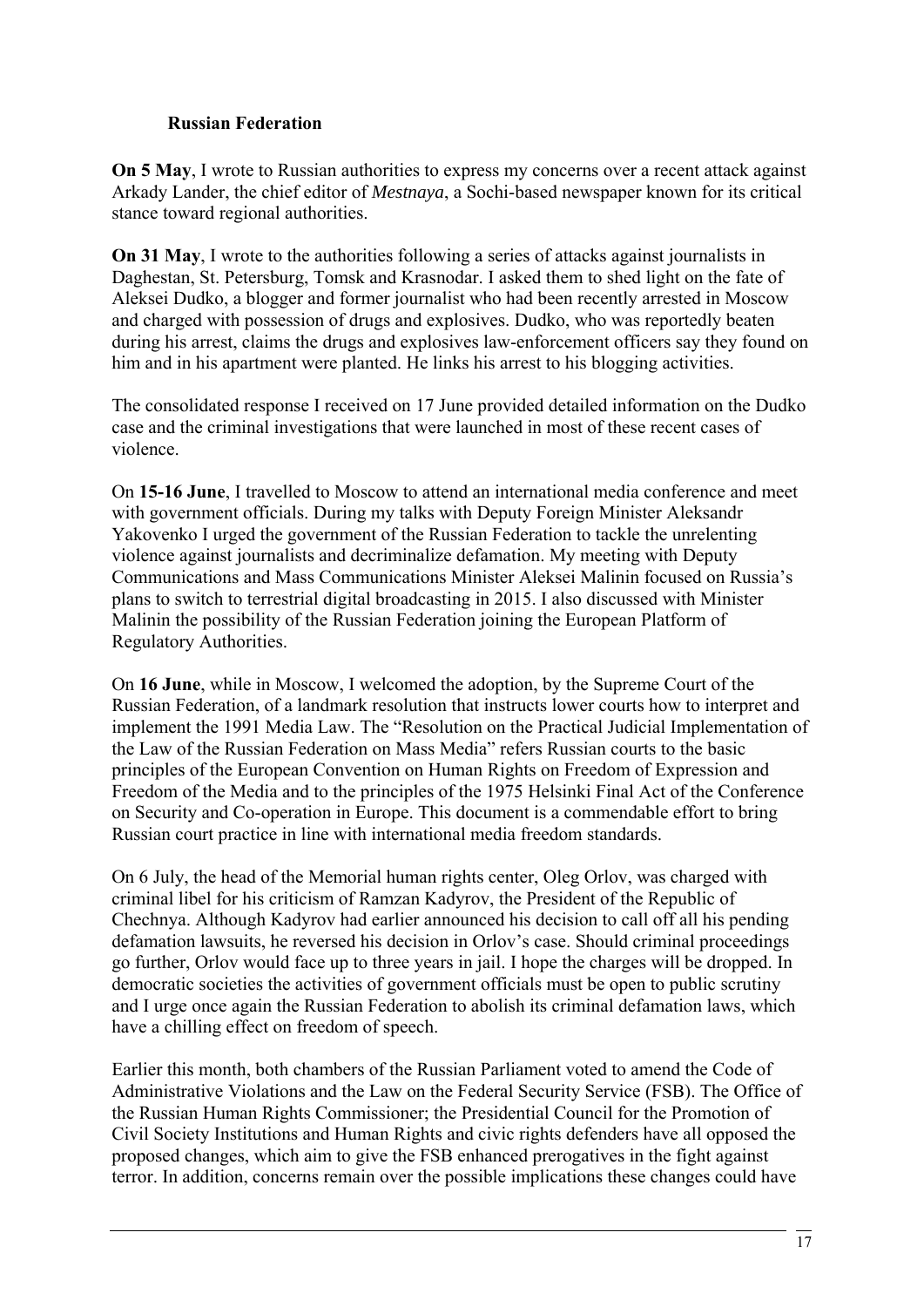for media freedom. My Office will closely monitor the implementation of the legal changes and react accordingly.

### **Serbia**

**On 26 July**, I strongly condemned the brutal attack against Teofil Pančić, journalist of the weekly *Vreme.* Pančić, who is known for his critical columns against nationalism and sports hooliganism, was followed by two unknown assailants on to a Belgrade bus late in the evening of 24 July and beaten with a metal bar. He was rushed to the hospital and treated for a brain concussion. I welcomed the decision by the Government to make the solving of this case, as well as the general protection of journalists and media in Serbia, a priority. I look forward to receiving updates on the investigation.

I was pleased to learn that on 22 June, the Constitutional Court of Serbia unanimously rejected several amendments to the Public Information Act adopted on 31 August 2009 in a fast-track procedure. My predecessor, Miklós Haraszti, at that time voiced his concern as reported to you on 29 October 2009.

The Court found that some amendments to the Public Information Act violated Serbian and international standards, and objected to the provisions governing the founding and registration of media outlets and the proposed fines for violating them. My Office stands ready to assist the Government in reforming the Public Information Act in line with international standards and OSCE commitments.

# **Spain**

**On 11 June**, I wrote to Spanish authorities to draw their attention to the 1 June ruling of the European Court of Human Rights in the case of the journalist Jose Luis Gutiérrez who was found liable and fined by a Spanish court in 1997 for defaming the late King of Morocco, Hassan II. The ECHR ruled that the judgment against Gutiérrez violated Article 10 on the right to freedom of expression. In my letter, I called for the repeal of obsolete laws regarding defamation of public figures and suggested the authorities use this opportunity to adopt the most advanced international practices on defamation and repeal laws relating to criminal libel.

**On 19 July**, I received an answer from the authorities regarding the positive outcome in two cases raised by my predecessor, Miklós Haraszti, on 25 November 2009 and 20 January 2010. The authorities informed me that on 11 June an appellate court revoked the sentence against Daniel Anido, director of the online radio *Cadena SER*, and Rodolfo Irango, its news director, who were convicted in December 2009 and sentenced to suspended jail terms for "revealing secret information". The authorities also informed me that on 7 July, a criminal court ruled that Antonio Rubio, Deputy Editor in Chief of the newspaper *El Mundo*, who was prosecuted for "discovering and revealing State secrets" was found innocent. I welcome these two rulings that recognize the important role of investigative journalism in revealing information of public interest.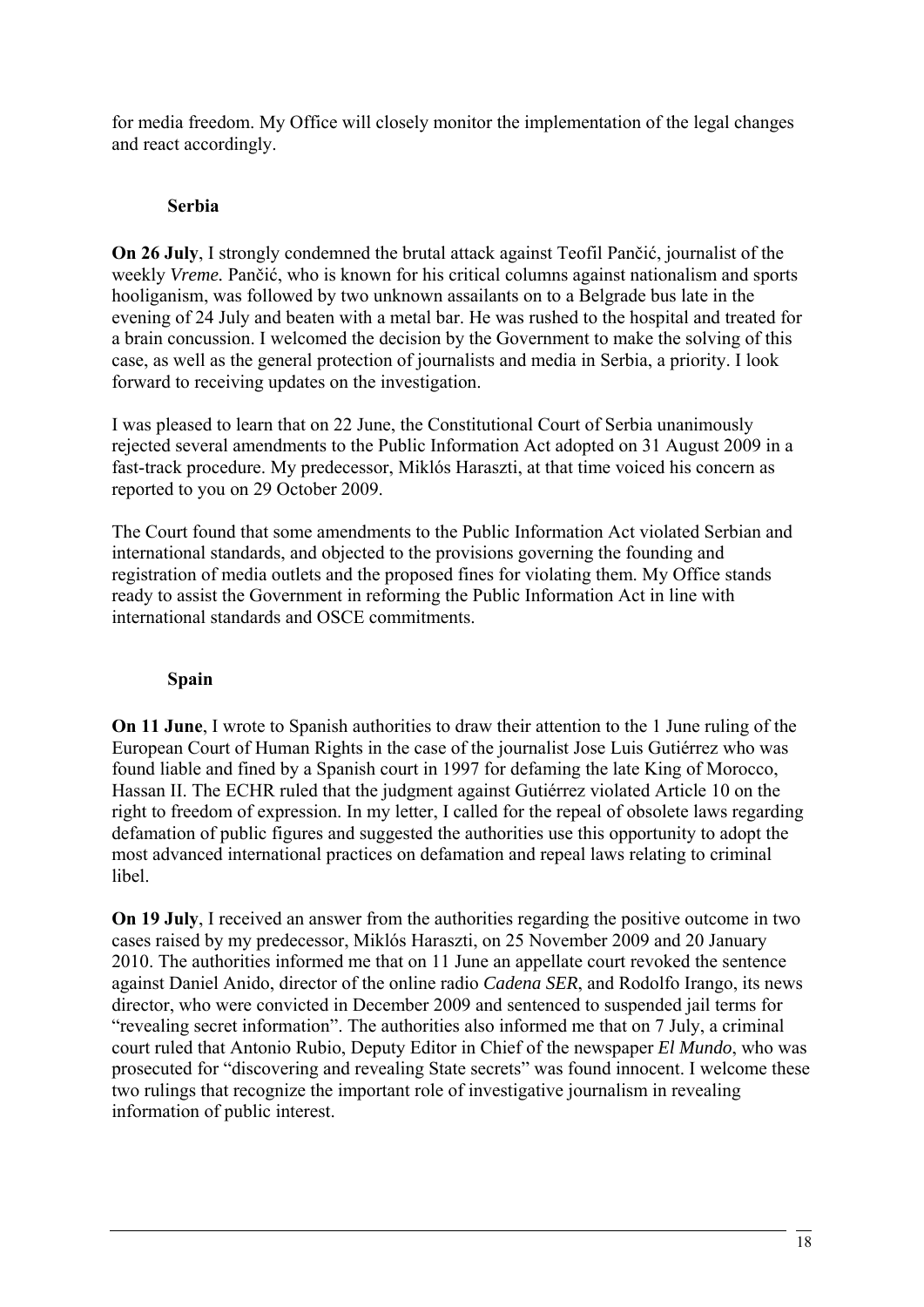### **Tajikistan**

**On 4 June**, in a letter to Hamrokohon Zarifi, Minister of Foreign Affairs, I raised three ongoing libel cases that were filed by public officials against five newspapers, *Aziya Plus, Farazh*, *Ozodagon, Paykon* and *Millat*, demanding extortionate amounts of compensation that could lead to bankruptcy and closure of the newspapers. I sincerely hope that the higher court will rule in favour of the newspapers to preserve the fragile pluralism of print media in Tajikistan.

During the Informal Ministerial Meeting in Almaty, I spoke with Minister Zarifi and discussed with him the above-mentioned cases. I offered my Office's support for the improvement of the legal framework for media in the country, especially in the field of decriminalization of defamation. I was pleased to receive an open invitation to visit Tajikistan to receive first-hand information on the media freedom situation in the country.

# **Turkey**

**On 26 March,** I wrote to the authorities regarding the high number of criminal prosecutions against journalists in Turkey who cover issues of sensitive nature, including terrorism, noting that these judicial proceedings can threaten freedom of expression in the country.

I stressed that it is the media's task to inform the public on matters of public concern and governments should acknowledge the important public function of the media by ensuring the implementation of an appropriate legal and regulatory framework.

I recalled the December 2008 joint statement of my Office, the Special Rapporteurs on Freedom of Expression of the United Nations, the Organization of American States, and the African Commission on Human and Peoples' Rights, advocating that the criminalization of speech relating to terrorism should be restricted to instances of intentional incitement to terrorism. Vague notions, such as the glorification or promotion of terrorism or extremism, and especially the cases of repetition of statements by terrorists in the media, should not be criminalized.

I hope that this approach will be increasingly adopted in legislation and court practice in Turkey.

**On 20 April**, I wrote to the authorities requesting information on the death of Metin Alatas, an employee of the Kurdish *Azadiay Welat* newspaper. Mr. Alataş was found dead on 4 April, hung from a tree in Adana, in south-east Turkey. Previously he claimed he had been threatened, and he was attacked in December for distributing copies of the newspaper.

On 7 July, I received a reply from the authorities, informing me that the recently concluded criminal investigation pointed to suicide.

**On 18 June**, I asked the authorities to restore access to *YouTube* and other services offered by Google, and bring the much-criticized Law No. 5651, commonly known as the Internet Law, in line with international standards on free expression.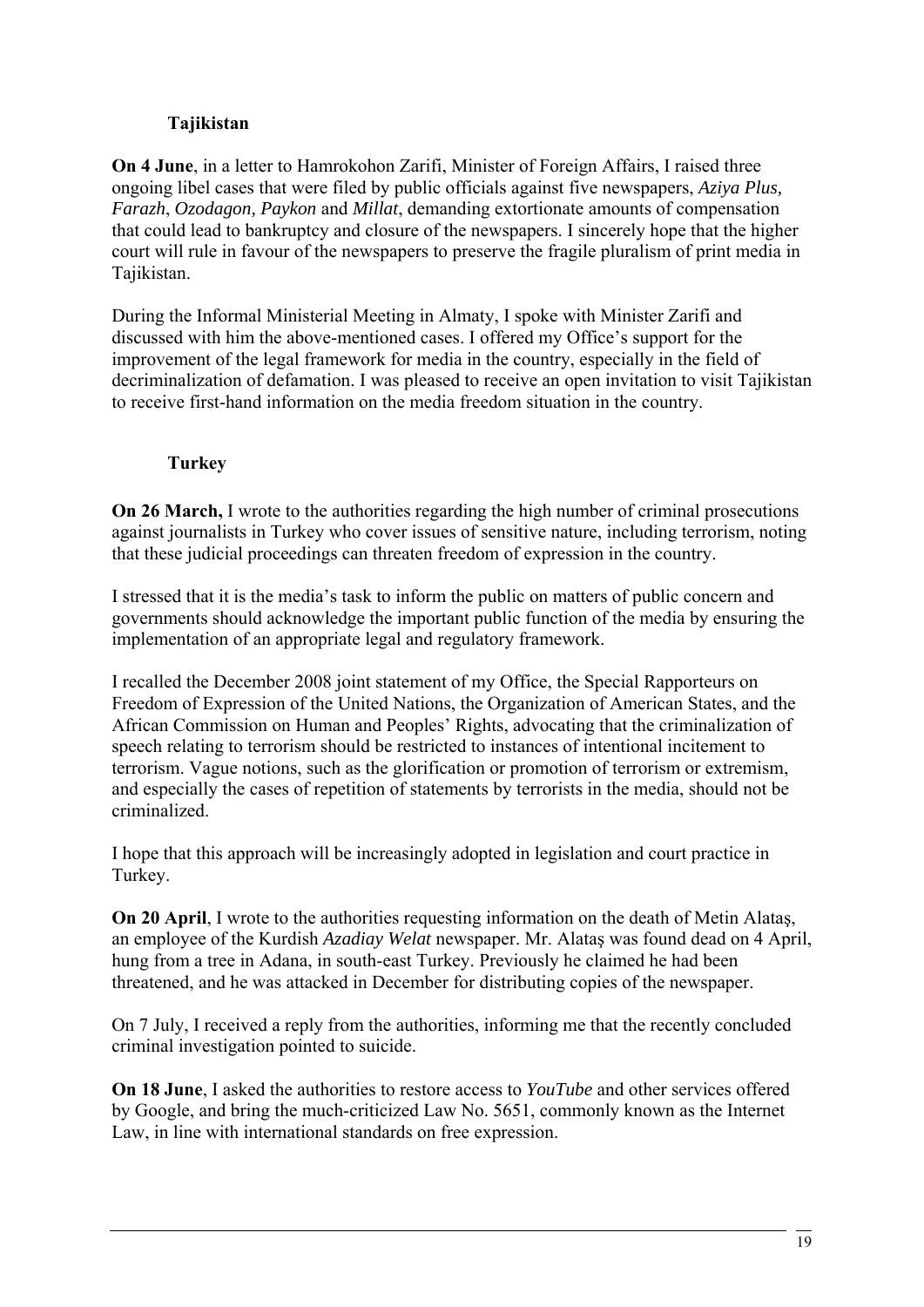The June 2010 decision of the Turkish Telecommunications Communication Presidency to block access to dozens of Internet addresses related to *YouTube* and Google services resulted in several Google services becoming unattainable or access to them becoming very slow. This considerably limits freedom of expression and severely restricts the citizens' right to access information.

The alleged reason behind the block is an unsettled tax dispute between the Ministry of Transport and Communication and Google, the owner of *YouTube*. The recent blocking is a worrying sign that, instead of allowing free access to the Internet, new ways have emerged that can further restrict the free flow of information in the country.

I also stressed in my letter that more than 5,000 websites have been blocked in Turkey during the last two years, and repeated my call to reform the Internet Law. I also referred to the legal review of the law commissioned by my Office in January, which is available on the website of the Office.

On 14 July, I received the letter of the authorities replying to my above concerns. I look forward to continuing the co-operation with Turkey on this issue as well.

# **Turkmenistan**

During the Informal Ministerial Meeting in Almaty, I met with Deputy Prime Minister and Foreign Minister [Rashid Meredov.](http://www.daylife.com/topic/Rashid_Meredov) I welcomed the intention of the Turkmen government to allow private ownership of the media. I accepted an invitation to visit Turkmenistan to get acquainted with the media landscape in the country and explore ways of co-operation between the government of Turkmenistan and my Office.

# **Ukraine**

**On 1 April**, I wrote to Konstyantyn Hryshchenko, Minister of Foreign Affairs, to express concern about the attack on Vasyl Demyaniv, the editor-in-chief of the newspaper *Kolomoyskiy Visnyk*.

In a 22 July response, the authorities informed me that the police arrested a suspect who confessed to having attacked Demyaniv. I was also informed that the investigation established that the attack was not connected with Demyaniv's professional activities.

**On 22 April**, I wrote to President Viktor Yanukovych and **on 23 April** made a public statement welcoming the President's pledge to uphold media pluralism and honour OSCE media-freedom commitments.

I commended the new administration for its pledge to combat violence against the media as timely and expressed hope that it would translate into vigorous and resolute action to conclude the investigations into old and new cases of violence against members of the media, including the murder of *Ukrainska Pravda* journalist Georgiy Gongadze in 2000.

I also highlighted negative developments that could threaten media pluralism. They included the President's decision on 2 April to dissolve the national free speech commission, which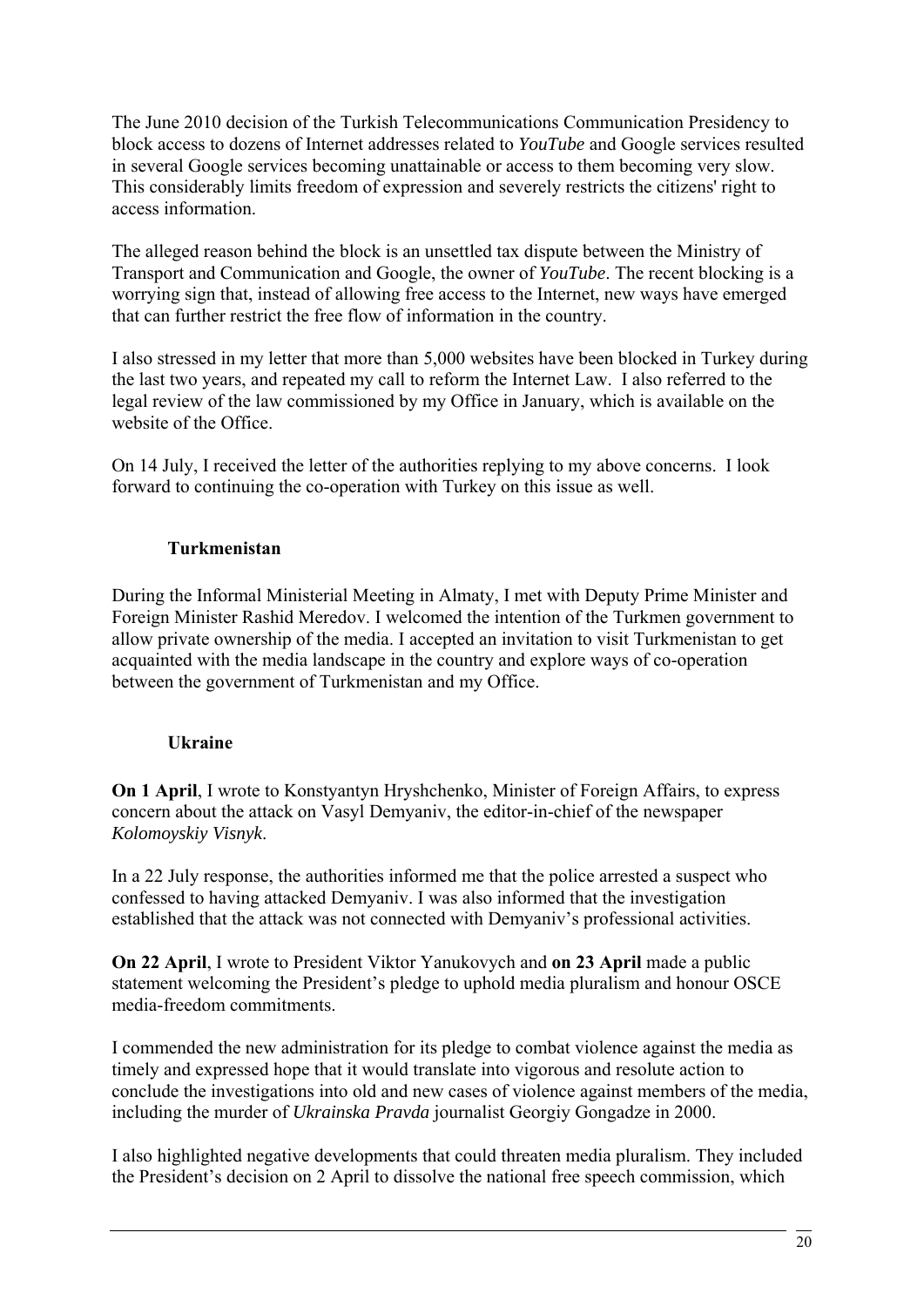was part of the presidential administration, and to change the legal status of the new head of the state television.

I offered Ukraine support for reform of the media law, including the adoption of laws on public service broadcasting, access to information, privatization of media and ownership transparency.

On 3 June, I received a letter from Minister Hryshchenko who, on behalf of President Yanukovych, invited me to visit Ukraine.

In my **16 June** letter to the Minister, I thanked him for the invitation and the opportunity offered to meet with the authorities and journalists to obtain first-hand information about the media-freedom situation. I also expressed concern about the developments regarding *5 Kanal*  and *TVi* television channels. I was informed that on 8 June a Kyiv court annulled the 27 January decision of the National Council for Television and Radio Broadcasting allocating broadcasting frequencies to the two channels. I viewed the 8 June decision as potentially negative for pluralism in Ukrainian broadcasting and requested additional information about these developments.

 During the Informal Ministerial Meeting in Almaty, I discussed with Minister Hryshchenko my upcoming visit to Ukraine. I plan to travel to Kyiv in October in order to receive firsthand information on the developments mentioned above and on the overall media freedom situation in the country.

### **United States**

**On 9 June**, upon the invitation of the U.S. Helsinki Commission, I testified on threats to media freedom in the OSCE region. I used the opportunity to urge the adoption of a federal shield law in the United States. Such a provision is part of the Free Flow of Information Act of 2009, which passed the House of Representatives early in this session of Congress and currently awaits consideration by the Senate.

If passed, the Free Flow of Information Act would provide stronger protection to investigative journalists. Currently 36 U.S. states and the District of Columbia offer shield law protections. There are four states with some protection for journalists and 16 with no shield laws. I asked the Commissioners to continue their efforts to see the Act passed.

I was pleased to note that on the day of my testimony, Commission Co-Chairman Alcee L. Hastings presented my testimony to the U.S. Congress, where it was read into the Congressional Record. Representative Hastings also presented my plea in relation to the shield law to the Members of Congress. I hope to soon hear positive developments on this issue.

### **Uzbekistan**

**On 2 June**, I wrote to Vladimir Norov, Minister of Foreign Affairs, to express my concern over the imprisonment of journalist Hairullo Khamidov. On 27 May, Khamidov was sentenced to six years in prison on charges of associating with a radical Islamist group.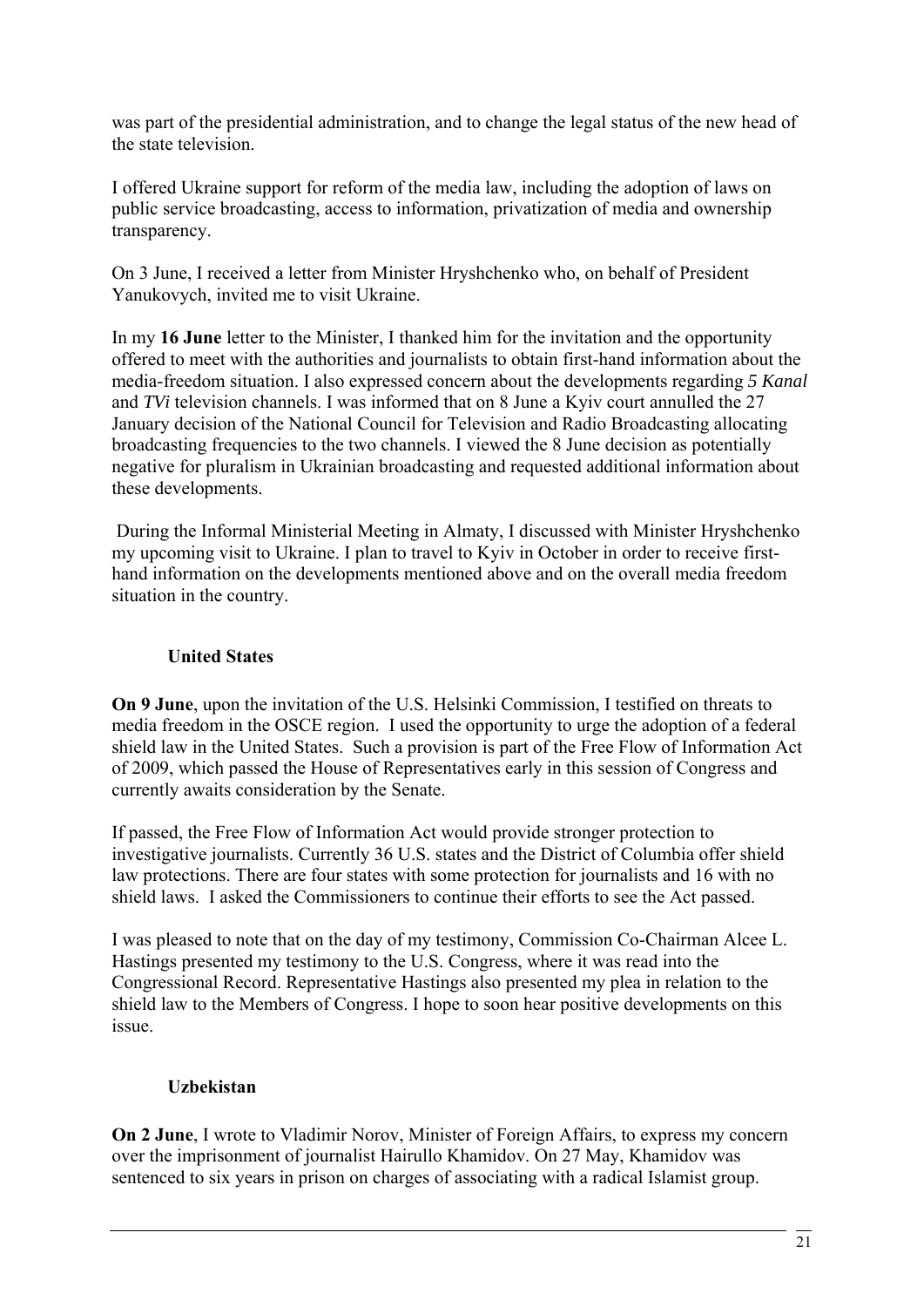Although the court proceedings were held behind closed doors, information made available to my Office indicates that Khamidov pleaded not guilty to the charges brought against him.

Khamidov was the deputy editor-in-chief of the *Champion* sports newspaper and a former commentator for the Tashkent-based *Novruz* radio station. In 2007, Khamidov's *Odamlar Orasida* newspaper was closed upon recommendations issued by the Uzbek Press and Information Agency.

In the same letter I raised the case of photographer and filmmaker Umida Akhmedova, who was found guilty of defaming the Uzbek people and its traditions by her photographs and a documentary film. Though she was amnestied by the court after the verdict was announced, Akhmedova now has a criminal record. I urged that she be completely exonerated of the charges because of the chilling effect not only on Akhmedova and other media professionals, but on freedom of expression grounds in general.

On 26 April, my Office received a letter from the authorities, restating the official view that Akhmedova's book and film constituted a violation of law.

As my predecessor, Miklós Haraszti, did on many occasions, I call on authorities to release journalists Dilmurod Saiid and Solijon Abdurahmanov, who are serving twelve-and-a-halfyear and ten-year prison sentences, respectively, on dubious charges. I also hope that cases of Khamidov and Akhmedova will be reconsidered by relevant authorities.

On a positive note, my Office, along with the OSCE Project Co-ordinator in Uzbekistan and Uzbekistan's National Association of Electronic Mass-Media, held a week-long television training course in Tashkent. (*See Projects*)

### **Co-operation with the OSCE Parliamentary Assembly**

**On 28 June**, I sent my Office's comments to João Soares, President of the OSCE Parliamentary Assembly, and Spencer Oliver, Secretary General of the OSCE Parliamentary Assembly, on the Draft Resolution on "The Protection of Investigative Journalists". We were glad to offer our comments to the Draft that was proposed by U. S. Senator Benjamin Cardin, the Vice President of the OSCE Parliamentary Assembly and the Co-Chairman of the U.S. Helsinki Commission**.** 

**On 6-10 July**, at the Nineteenth Annual Session of the OSCE Parliamentary Assembly, the Parliamentarians of the 56 participating States unanimously adopted the Resolution. In a letter written to Senator Cardin **on 20 July**, I expressed satisfaction with the adoption of this important document and endorsed it.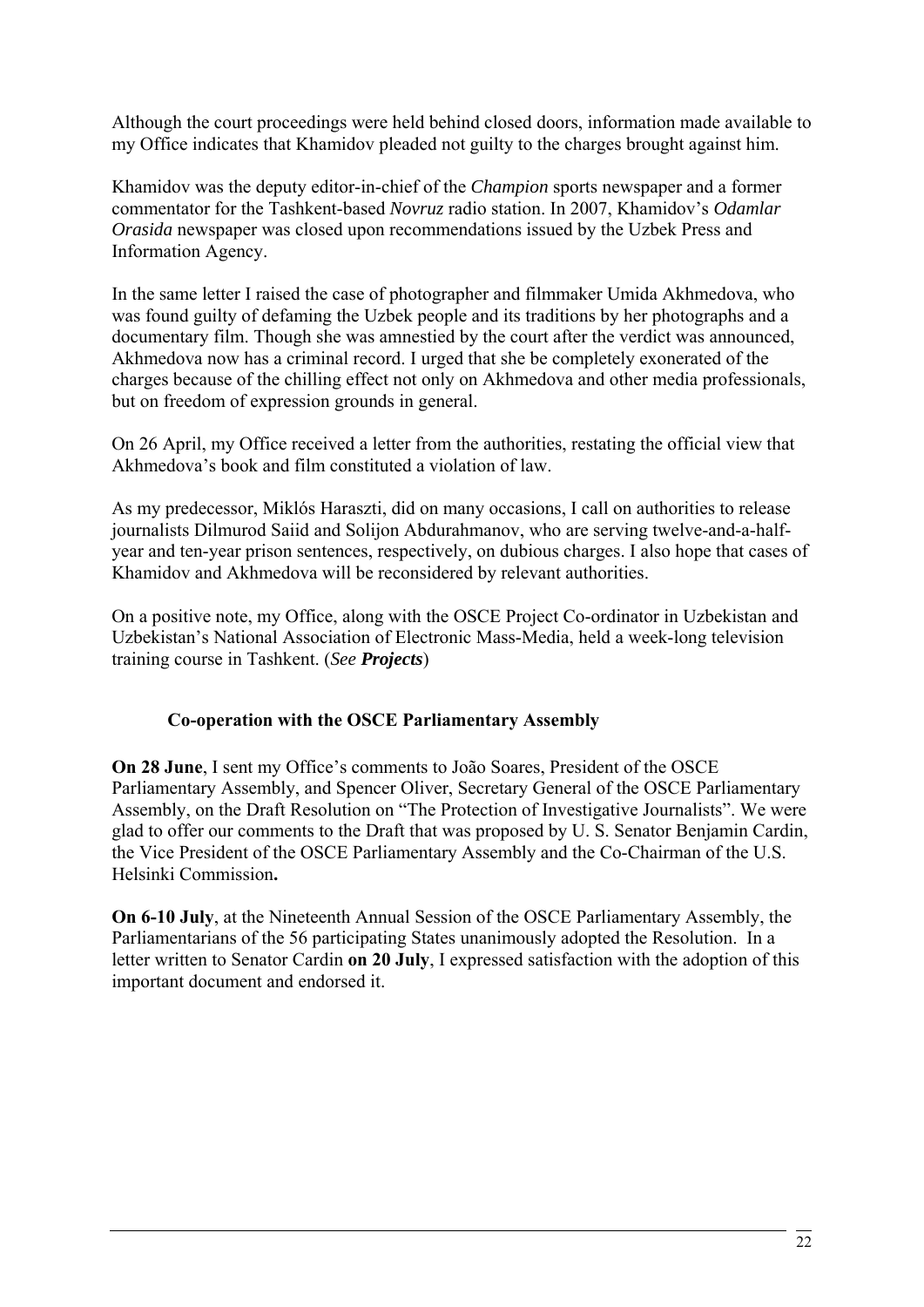# *Projects and activities since the last report*

# **Visits and participation in events**

**On 16-17 March**, my Office briefed scholars at a meeting on "Roma and the media: countering prejudices and promoting tolerance" organized by ODIHR in Warsaw, **Poland.** 

**On 24-26 March,** I was a lecturer in a Master Class in Broadcast Regulations for Elections organized by UNESCO and Albany Associates in Paris, **France**. See <http://www.albanyassociates.com/training/masterclass10.php>

**On 15-16 April**, I visited Tbilisi, **Georgia**, on the occasion of a conference promoting effective guarantees for freedom of expression in the South Caucasus, Moldova and Ukraine, organized by the Council of Europe.

**On 27-28 April**, I travelled to Almaty, **Kazakhstan,** to participate in the 9th Eurasian Media Forum. I took part in the opening session "Kazakhstan as chair of the OSCE: significance, expectations and opportunities" and in the session "Media Law and Media Freedom: Anxieties and Realities."

**On 3 May**, I participated in World Press Freedom Day events in Berlin, **Germany**, where the "The Legal Leaks Toolkit" was launched. The publication was prepared by Access Info Europe and Network for Reporting on Eastern Europe and funded by my Office. (*See Publications*) It is available at:

[http://www.osce.org/publications/rfm/2010/05/43727\\_1462\\_en.pdf](http://www.osce.org/publications/rfm/2010/05/43727_1462_en.pdf)

I also used the visit for introductory meetings with the German Foreign Office and the head of the German Delegation to the OSCE Parliamentary Assembly.

**On 11 May**, I contributed to a conference titled "Independent media in Bosnia and Herzegovina under severe pressure" with an address given in *absentia.* The event was organized by the BH Journalists Association in Sarajevo, **Bosnia and Herzegovina**

**On 13 May**, in Barcelona, **Spain**, I attended, for the last time, and chaired the 31st meeting of the European Platform of Regulatory Authorities. This provided the opportunity to celebrate the 15th anniversary of the establishment of EPRA which is the largest network of media regulators in the world (52 members from 43 states). On this occasion I decided to step down, in the middle of my second mandate as EPRA Chairperson, due to my recent appointment as the OSCE Representative on Freedom of the Media and my true wish to fully dedicate my efforts toward this new professional challenge and responsibility. My Office will, of course, continue to co-operate with EPRA and I will personally engage in exploring the possibility that the Representative's Office becomes a standing observer of this platform, together with the Council of Europe and the European Commission.

**On 17-18 May**, I travelled to Yerevan, **Armenia**, on the occasion of a round table on Armenia's digital switchover, co-organized with the OSCE Office in Yerevan. The event brought together government officials, parliamentarians, as well as broadcasters, nongovernmental organizations and international human rights organizations.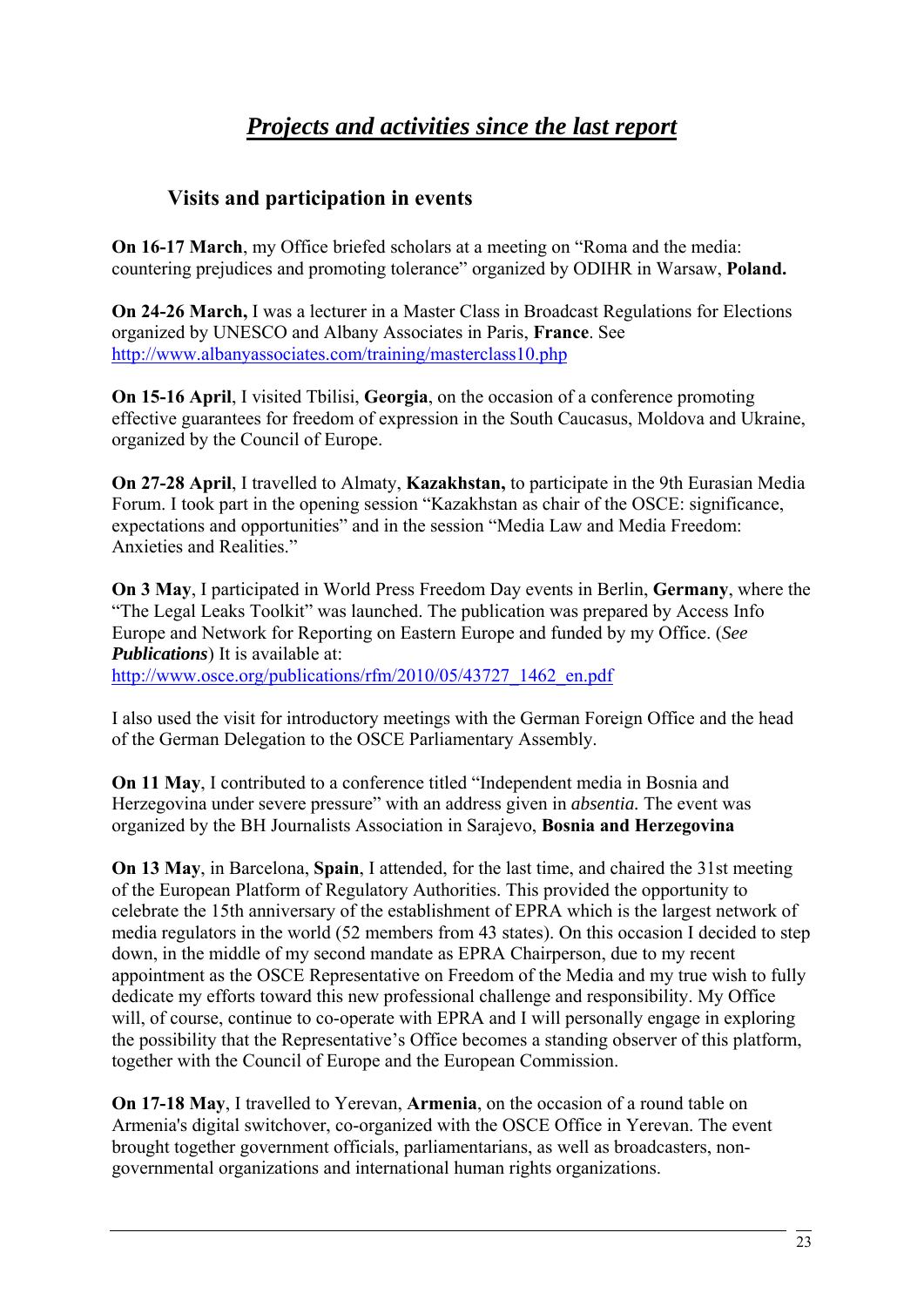**On 18-19 May**, my Office participated in the OSCE Asian Partners for Co-operation conference in Seoul, **Korea**.

**On 25-26 May**, My Office and the OSCE Office in Tajikistan hosted the 12th Central Asia Media Conference in Dushanbe, **Tajikistan**.

**On 8 June**, my Office was invited to speak at a Balkans Forum meeting on the state of media freedom in South East Europe organized by the European Policy Center, a think-tank based in Brussels, **Belgium**.

**On 9 June**, I testified before the U.S. Helsinki Commission on "Threats to free media in the OSCE region" in Washington, D.C., **USA.** A text of the testimony is available at [http://www.osce.org/documents/rfm/2010/06/44433\\_en.pdf](http://www.osce.org/documents/rfm/2010/06/44433_en.pdf)

While in Washington I also met with U.S. Department of State officials Michael Posner, Assistant Secretary of the Bureau of Democracy, Human Rights and Labor, Nancy McEldowney, Principle Deputy Assistant Secretary of the Bureau of European and Eurasian Affairs and Anthony Pahigian, OSCE Coordinator. I also met with Catalina Botero, Special Rapporteur for Freedom of Expression of the Organization of American States.

**On 16-17 June**, my Office participated in a preparatory meeting on the human dimension for the incoming chairmanship in Vilnius, **Lithuania.** 

**On 15-16 June**, I was invited by Mikhail Fedotov, secretary of the Russian Union of Journalists (SZhR), to address an international media conference. The conference was organized by the SZhR and the Moscow-based Center for Journalism in Extreme Situations to mark the 20th anniversary of the Russian Federation's 1991 Media Law. I also met with Deputy Foreign Minister Aleksandr Yakovenko and Deputy Communications and Mass Communications Minister Aleksei Malinin. I also attended a session of the Supreme Court, during which a resolution was adopted instructing lower courts how to interpret and implement the 1991 Media Law. My remarks are available at: [http://www.osce.org/documents/rfm/2010/06/44928\\_en.pdf](http://www.osce.org/documents/rfm/2010/06/44928_en.pdf)

**On 17 June**, I participated in an Expert Meeting on Human Rights and the Internet organized by the Swedish Ministry of Foreign Affairs, the Raoul Wallenberg Institute of Human Rights and Frank La Rue, the UN Special Rapporteur on the right to freedom of opinion and expression in Stockholm, **Sweden.** 

**On 21 June,** my Office participated in the European Commission's consultations on the preparation of the EU's 2010 enlargement package in Brussels, **Belgium**.

**On 28 June**, my Office contributed to the civil society preparatory meeting ahead of the High level conference on Tolerance and Non-discrimination held in Astana, **Kazakhstan.** 

**On 29-30 June**, I spoke at the High level conference on tolerance and non-discrimination in Astana, **Kazakhstan**. My introductory remarks to the session on the role of independent media in addressing manifestations of intolerance can be viewed at: [http://www.osce.org/documents/rfm/2010/06/45224\\_en.pdf](http://www.osce.org/documents/rfm/2010/06/45224_en.pdf)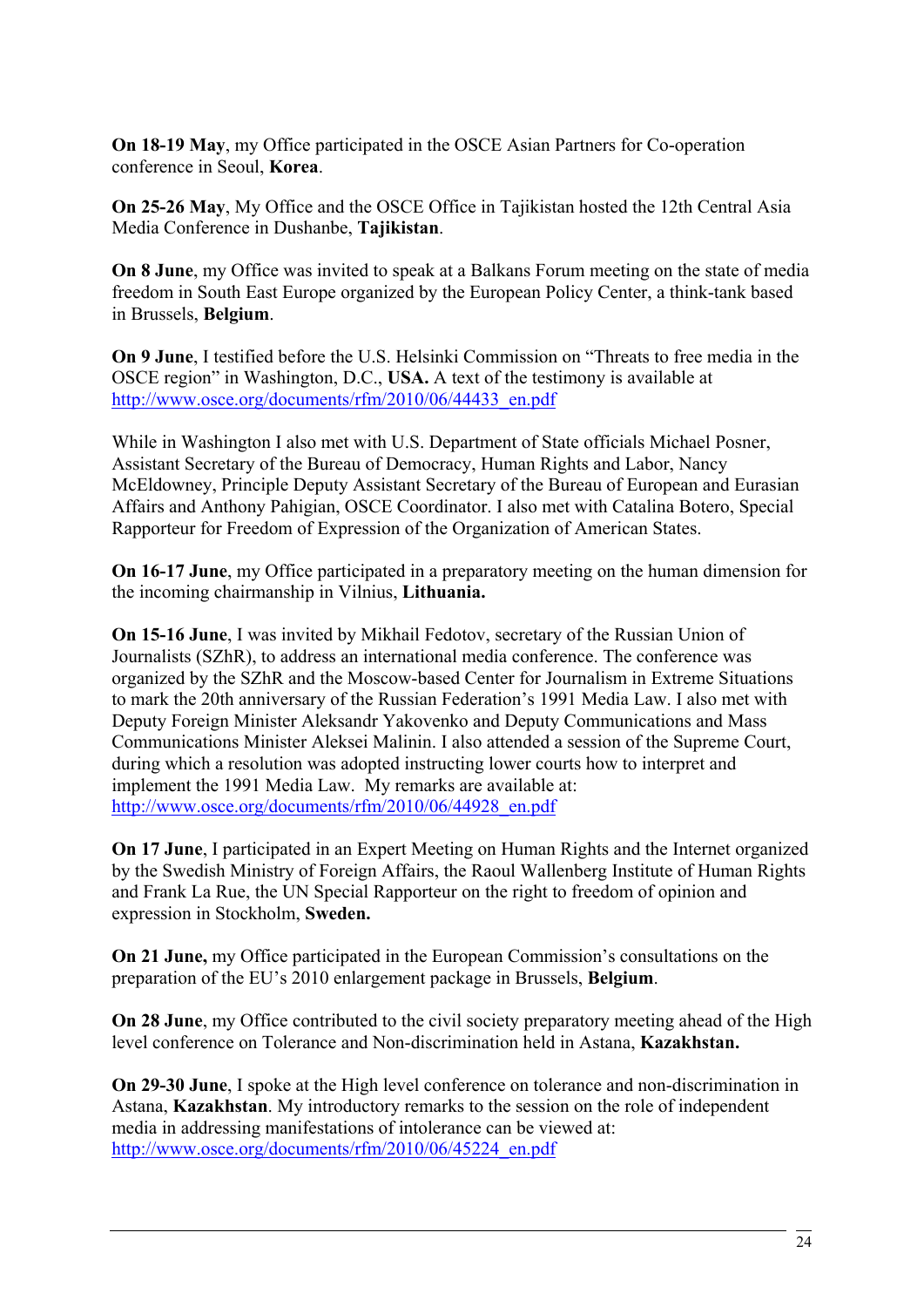**On 8-9 July**, I participated in Informal Discussions on Lithuania's preparations for the Chairmanship 2011 in Vilnius, **Lithuania.**

**On 16-17 July**, I participated in an Informal Ministerial Meeting in Almaty, **Kazakhstan**.

**On 19 July,** I visited Bishkek, **Kyrgyzstan**. I was received by President Rosa Otunbayeva and held meetings with media and civil society representatives.

# **Legal reviews**

# **Armenia**

### *Analysis of the Draft Laws of Armenia amending defamation legislation*

My Office analyzed the draft laws of Armenia amending defamation legislation. The initial draft was commendable for the initiative to decriminalize libel and insult. The review also welcomed the intention to amend the civil law to balance the right of citizens to protect their reputation with the right to free expression.

Our assessment of the Civil Code amendments was positive overall: The draft contained some progressive provisions, including those regarding defences applicable in defamation cases. It also limited the scope of persons who can sue for insult and defamation, introduces a ceiling on pecuniary compensation and establishes a time limit for legal actions to be brought.

Still, our expert made several recommendations for improving the draft.

- Legal definitions in the text should be streamlined to recognise the defence of truth, the defence of opinion and the defence of reporting words of others explicitly.
- In terms of remedies handed down by courts in defamation cases, their purpose should be explicitly stated as the redress of harm to reputation. All remedies for damages should be based on the three-part test outlined in Article 10 of the European Court of Human Rights.
- The ceiling for pecuniary damages should be lowered significantly. Additionally, the burden of proof should rest with the plaintiff; and persons who are not authors of defamatory materials should be exempt from liability.

# **Belarus**

# *Implementing Guidelines to the Presidential Internet Decree in Belarus*

My Office commissioned a legal analysis of the implementing guidelines (by-laws) adopted by the Government of Belarus to complement Decree No. 60 "On measures to regulate the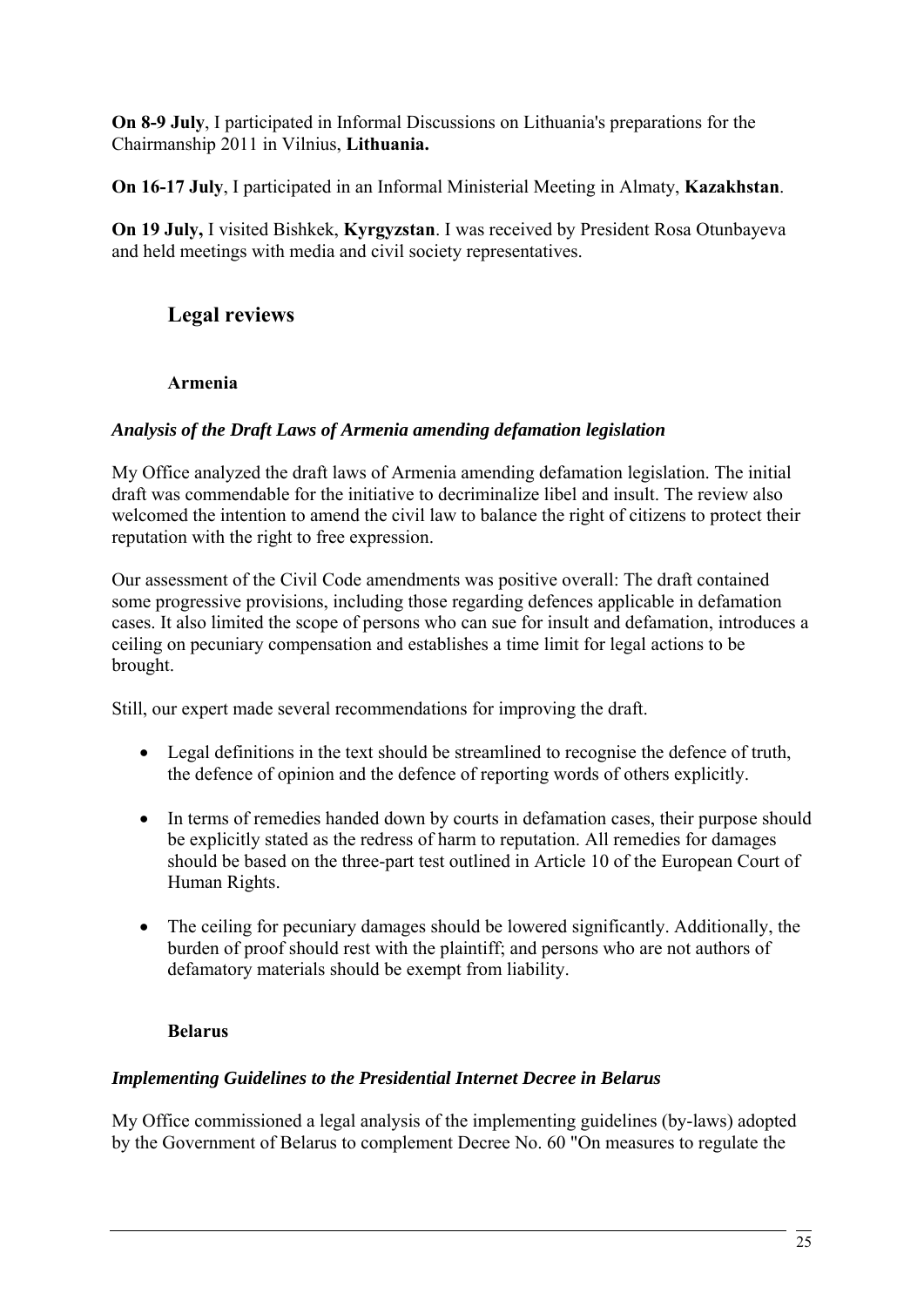use of the national segment of the Internet". This set of legal provisions entered into force on 1 July. I regret to note that the by-laws were adopted without a wide public discussion.

The expert who reviewed the guidelines found the following positive features of the new regulations:

- The new regulations oblige state bodies and organizations to publish information about their work on their websites.
- Internet service providers are not liable for contents of the information published on the Internet.

However, these positive features are outweighed by the following areas of concern:

- mandatory identification of users of devices enabling Internet access and of users of Internet services (this would make the confidentiality of journalists' sources, as guaranteed by the media law, problematic, and therefore would seriously hamper investigative journalism);
- vague definitions of limitations and bans on dissemination of illegal content and the way of their implementation;
- vaguely defined liability of the provider of information on the Internet in cases of violation of an order from a respective body on rectifying established violations, or of the requirement to cease the provision of Internet services;
- the lack of an obligation for state bodies to inform the public on the Internet not only of their activities, but also of the information that was received or created as a result of such activities;
- the requirement to accompany information or media materials disseminated through the Internet with a hyperlink to the original sources or media, which published them earlier.

# **Kyrgyzstan**

# *Analysis of the Decree "On Establishment of the Public Television and Radio Broadcasting in Kyrgyz Republic"*

My Office commissioned a legal analysis of of the Decree adopted by the provisional government on 30 April "On Establishment of the Public Television and Radio Broadcasting in Kyrgyz Republic". I welcomed the fact that the new Statute of the Public TV and Radio Broadcasting Corporation resembles the Statute of the Kyrgyz Republic "On the National Radio and Television Broadcasting Corporation", which was adopted by the *Zhogorku Kenesh* on 8 June 2006 and signed into law on 2 April 2007.

I especially welcome several positive elements in the Decree and the Statute, namely:

- The mandate of the executive structure of the Public TV and Radio Broadcasting Corporation is efficient to ensure effective management and functioning of the national public service broadcaster;
- The commitment for impartial and diverse news reporting is legally stipulated;
- The provisions on advertising and sponsorship are in line with international standards.

According to the expert analysis, there is still room for improvement though, including: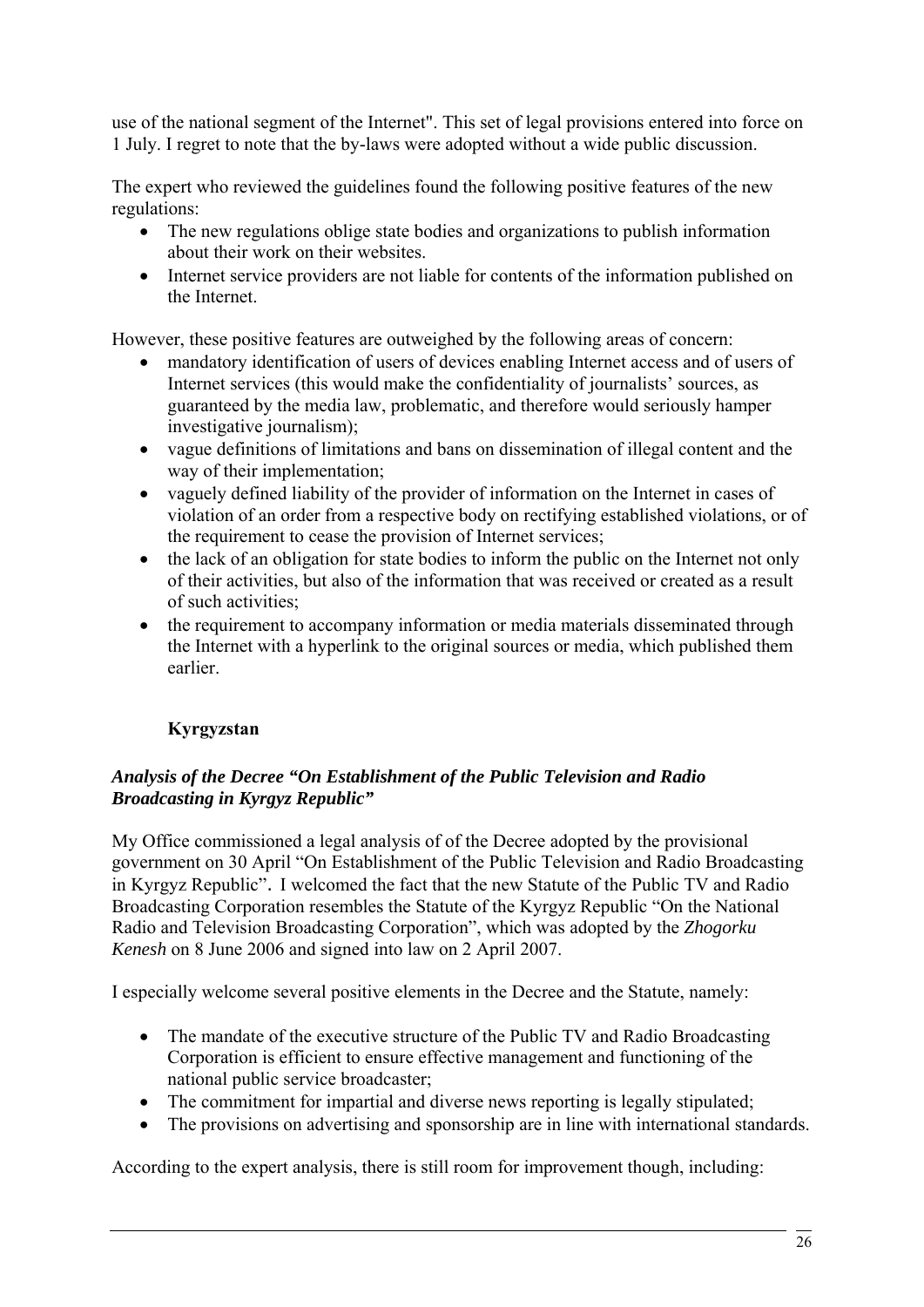- Remedying inconsistencies between provisions of the Decree and the Statute, as well as eliminating the duplication of some provisions with current legislation;
- Rectifying the absence of minimal standards of financing to ensure financial independence of the public broadcaster.

# **Moldova**

### *Analysis of the Draft Law on Freedom of Expression of Moldova*

My Office commissioned a legal analysis of the draft law on Freedom of Expression of Moldova. The Parliament adopted the Law on 23 April.

The expert found the draft law commendable as a significant step toward the realization of the right to freedom of expression in Moldova.

The expert found, however, that the law could be further improved in the following areas which are particularly important from an OSCE media-freedom perspective:

- The Law should ensure that all restrictions on the right to freedom of expression fulfil the necessity requirement of the three-part test set by the European Court of Human Rights: The test requires that any restriction of freedom of expression must be (1) provided by law, (2) for the purpose of safeguarding a legitimate interest, and (3) must be necessary to secure this interest.
- The confiscation of copies of a publication or liquidation of media outlets should be allowed only as the last resort in response to extremely serious violations of the law.
- The regulation on the protection of confidential sources should be in full compliance with Council of Europe Recommendation R (2000)7.
- The regime of measures for ensuring legal action should be narrowly and more specifically defined.
- Defamation complaints made on behalf of the dead should not be allowed.

# **Internet-related activities**

My Office participated in five events related to freedom of expression on the Internet.

**On 16-17 June**, my Office participated in an expert event on ensuring and strengthening freedom of expression on the Internet, jointly organized by the Swedish Foreign Ministry, the Raoul Wallenberg Institute of Human Rights and Humanitarian Law and Frank La Rue, the UN Special Rapporteur on the right to freedom of opinion and expression.

**On 8 July**, my Office participated in a similar event held in Paris, **France,** which was initiated by the Foreign Ministers of France and the Netherlands. Upon the invitation of the two participating States, government officials, NGOs, industry representatives and international organizations discussed how to ensure media pluralism and freedom of expression on the Internet and how to maintain the open and global character of this new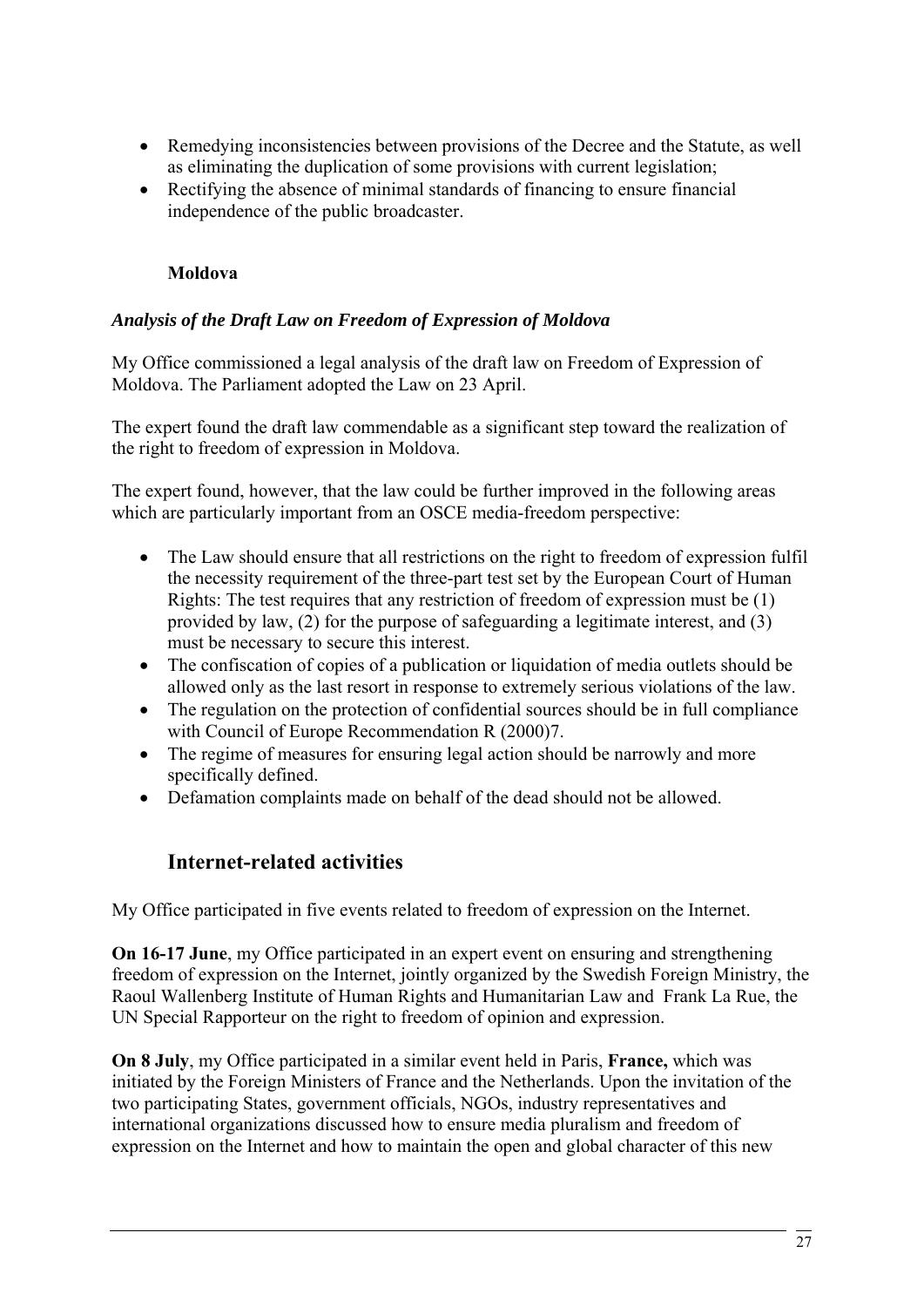media platform. The event was the first of a series. Follow-up meetings, which my Office will continue contributing to, will be held in the second half of 2010.

Active participation was also ensured for two ODIHR events, held on 22 March in Warsaw, **Poland,** and 10 May in Amsterdam, **the Netherlands**. The events, bringing together participating States, NGOs and the Internet industry, were dedicated to the topic of addressing manifestations of hate on the Internet and aimed at forming specific recommendations to effectively tackle online hate without infringing on the right to freedom of expression and media pluralism on the Internet. The ODIHR events directly resulted from the Athens Ministerial Council Decision 9/09 of December 2009 which mandated ODIHR to explore the issue of hate-inciting material on the Internet.

My Office also contributed to this year's forum on European Dialogue on Internet Governance, held from 29-30 April in Madrid, Spain. The EuroDIG was organized by the Council of Europe, the Swiss Federal Office of Communication and the Spanish Internet Governance Forum. Issues discussed included, among others, the public and economic value of the Internet, principles of "network neutrality" and policies for an open Internet, as well as online content policies and the role and obligations of governments in (non-) regulation of the Internet.

My Office has started a project to create a comprehensive research base on freedom of expression legislation applicable to the Internet. To this end, my Office commissioned the production of an OSCE-wide Internet regulation study which will result in the first comprehensive matrix on Internet legislation and provide an overview of legal provisions related to freedom of the media, the free flow of information and media pluralism on the Internet in the OSCE region. For this purpose, my Office will soon ask the participating States to provide information on their domestic legislation and pertinent practices related to media freedom on the Internet. The study is expected to be finalized in January 2011. A short report outlining the preliminary findings will be made available by the end of September 2010.

# **Projects**

### **Baku seminar on government-media relations**

**On 19-20 April**, my Office conducted a two-day training seminar in Baku on governmentmedia relations in a democratic society. The seminar was part of my Office's training program that has already covered more than 10 OSCE participating States and attracted approximately 600 participants since 2005.

This was the third training event of this kind held in Baku, jointly with the OSCE Office. It looked into the Azerbaijani and international legal aspects of freedom of information and freedom of expression, including best practices in successfully managing government-media relations.

Sixteen heads of press and information offices of the ministries and government agencies, and 16 editors-in-chief of media outlets attended the training seminar.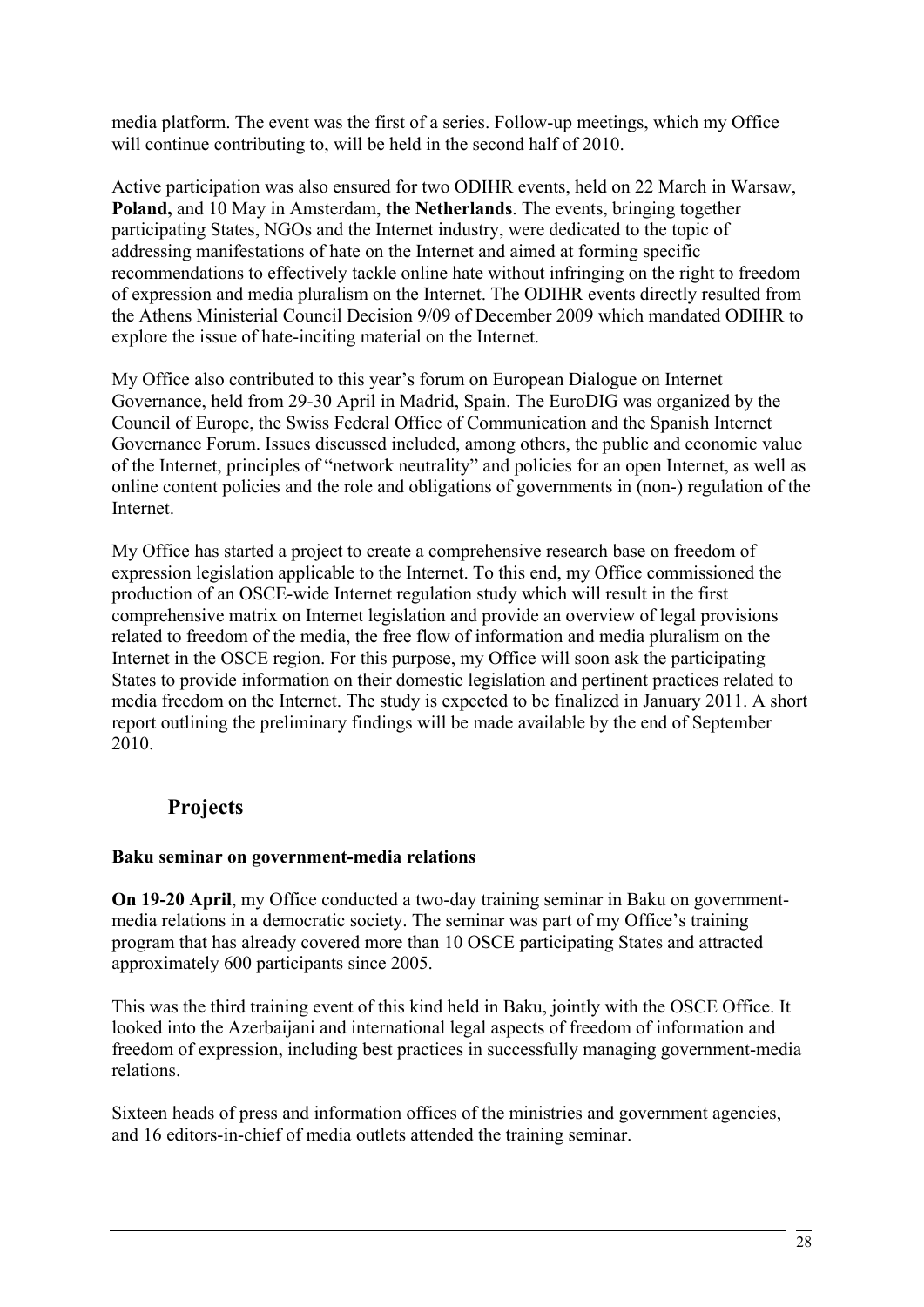### **Tashkent television training**

My Office recently co-organized a television training course in Tashkent in co-operation with the OSCE Project Co-ordinator in Uzbekistan and Uzbekistan's National Association of Electronic Mass-Media (NAESMI). The training took place from 30 June through 5 July. It brought together 35 cameramen, editors and journalists from various Uzbek regional television stations. NAESMI already has expressed its desire for more advanced training in the future.

### **Co-operation with UNESCO on journalism education**

As a follow up to the 2009 Central Asia Media Conference devoted to journalism education, my Office and the UNESCO Almaty Cluster Office for Kazakhstan, Kyrgyzstan, Tajikistan and Uzbekistan jointly supported a project to develop the Russian version of the *UNESCO Model Curricula for Journalism Education*. The curriculum focuses on practical skills and the role of journalism in society, business, politics, human development and other areas. The courses are designed to be adapted by universities and media organizations to meet national and local conditions.

The project, implemented by the Institute for International Journalism at Ohio University in the United States, involves compiling lists of Russian-language readings and resources for all courses, having the lists peer-reviewed by a panel of leading journalism educators and researchers, and working with journalism faculties and professional media trainers to incorporate courses into their programs.

### **Central Asia Media Conference**

During our 12th Central Asia Media Conference in Dushanbe on 25-26 May, I had the opportunity to meet many journalists, representatives of media organizations and public officials from Central Asia to discuss issues related to access to information, free flow of information on the Internet and general media developments in the region. Journalists and representatives of governments and civil society from Kazakhstan, Kyrgyzstan, Tajikistan, Turkmenistan and Uzbekistan, as well as a journalist from Afghanistan, participated in the Conference. The two-day event provided a forum for discussion on media developments and challenges that journalists face in the region, with a focus on issues related to access to information and new technologies, including the Internet. Agenda topics included international standards on access to information, Internet development and regulation and access to information in Central Asia.

Conference participants adopted a declaration on access to information and new technologies in Central Asia, which is available in English and Russian at:

English version [http://www.osce.org/documents/sg/2010/06/44316\\_en.pdf](http://www.osce.org/documents/sg/2010/06/44316_en.pdf) Russian version [http://www.osce.org/documents/sg/2010/06/44316\\_ru.pdf](http://www.osce.org/documents/sg/2010/06/44316_ru.pdf)

I called for more transparency and easier access to government-held information in my opening statement at the Conference. The full version of the speech is available at:

English version [http://www.osce.org/documents/rfm/2010/05/44261\\_en.pdf](http://www.osce.org/documents/rfm/2010/05/44261_en.pdf) Russian version [http://www.osce.org/documents/rfm/2010/05/44261\\_ru.pdf](http://www.osce.org/documents/rfm/2010/05/44261_ru.pdf)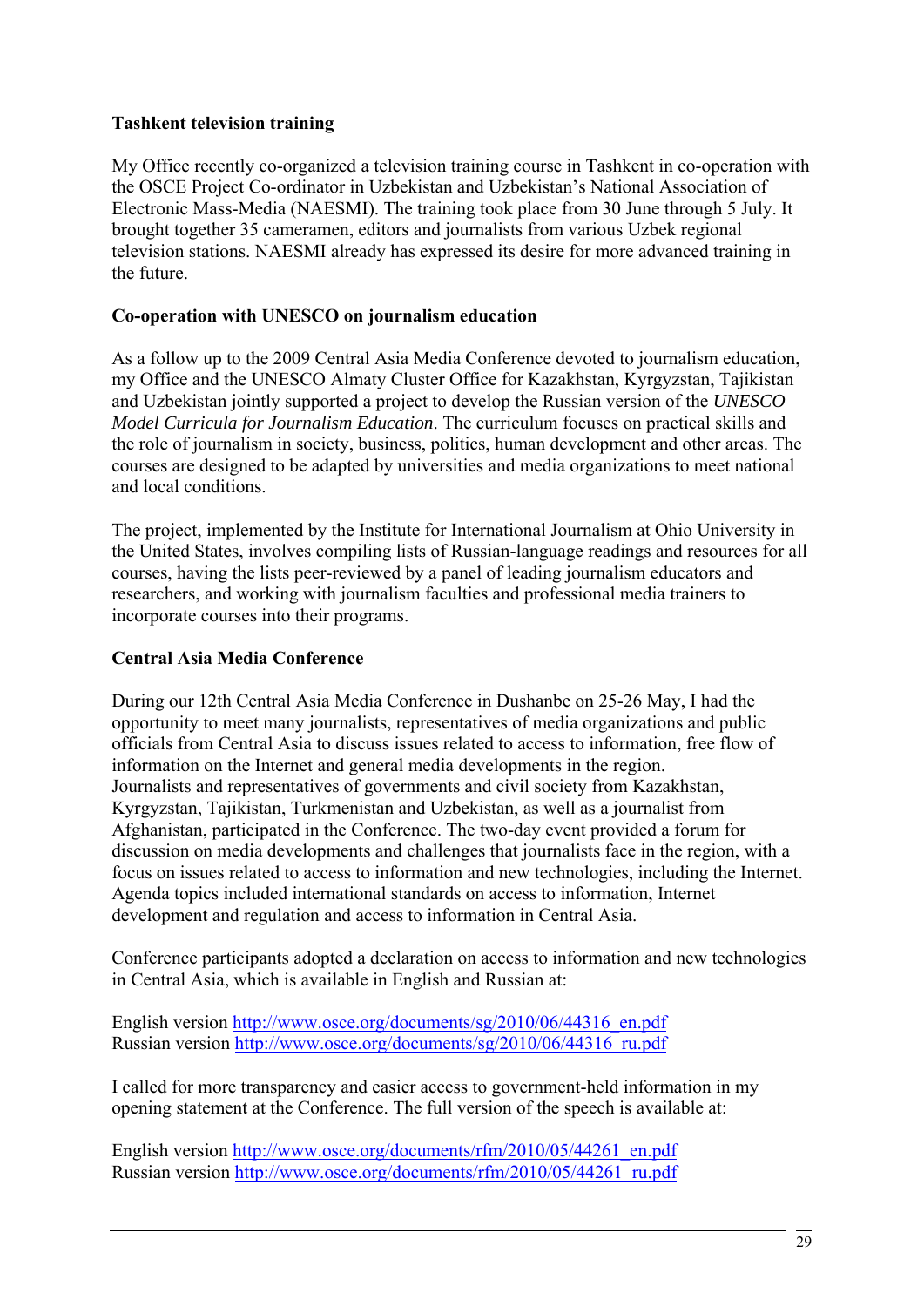As in previous years, my Office holds two annual media conferences financed by extrabudgetary contributions. I would like to thank those Delegations that have provided financial support for the event in Central Asia: Sweden, the United States and Lithuania. The conferences provide a unique opportunity for participating States to engage in a constructive dialogue on media-freedom issues.

# **Publications**

### **Central Asia Media Conference**

As a follow up to the 11th Annual Media Conferences in 2009 my Office produced a book "Journalism Education – improvements of the quality of education and new technologies." The book compiles reports and papers of the international and national experts on the developments in journalism education and challenges that media professionals face in Central Asia.

The publication is available both in English and Russian at: [http://www.osce.org/fom/item\\_11\\_43018.html](http://www.osce.org/fom/item_11_43018.html)

# **The Legal Leaks Toolkit**

On 3 May in Berlin, I launched "The Legal Leaks Toolkit", a guide on how to access government-held information, on the occasion of the World Press Freedom Day.

The Legal Leaks Toolkit was prepared by the non-governmental organizations, Access Info Europe and Network for Reporting on Eastern Europe, with financial support from my Office.

The guide explains rules of access, appeal procedures and other important aspects of access to information in the 45 OSCE participating States that have access to information laws.

The full text of "The Legal Leaks Toolkit" can be found at: <http://www.osce.org/item/43727.html?ch=1462>.

# *Planned activities for the next reporting period*

### **Bled Strategic Forum**

On 29-30 August, upon the invitation of the Slovenian Foreign Minister, I will attend the high-level Bled Strategic Forum in Slovenia titled "the global outlook for the next decade" and speak on the topic of the transformative power of the Internet. *"The Internet does Change Everything!"* <http://www.bledstrategicforum.org/>